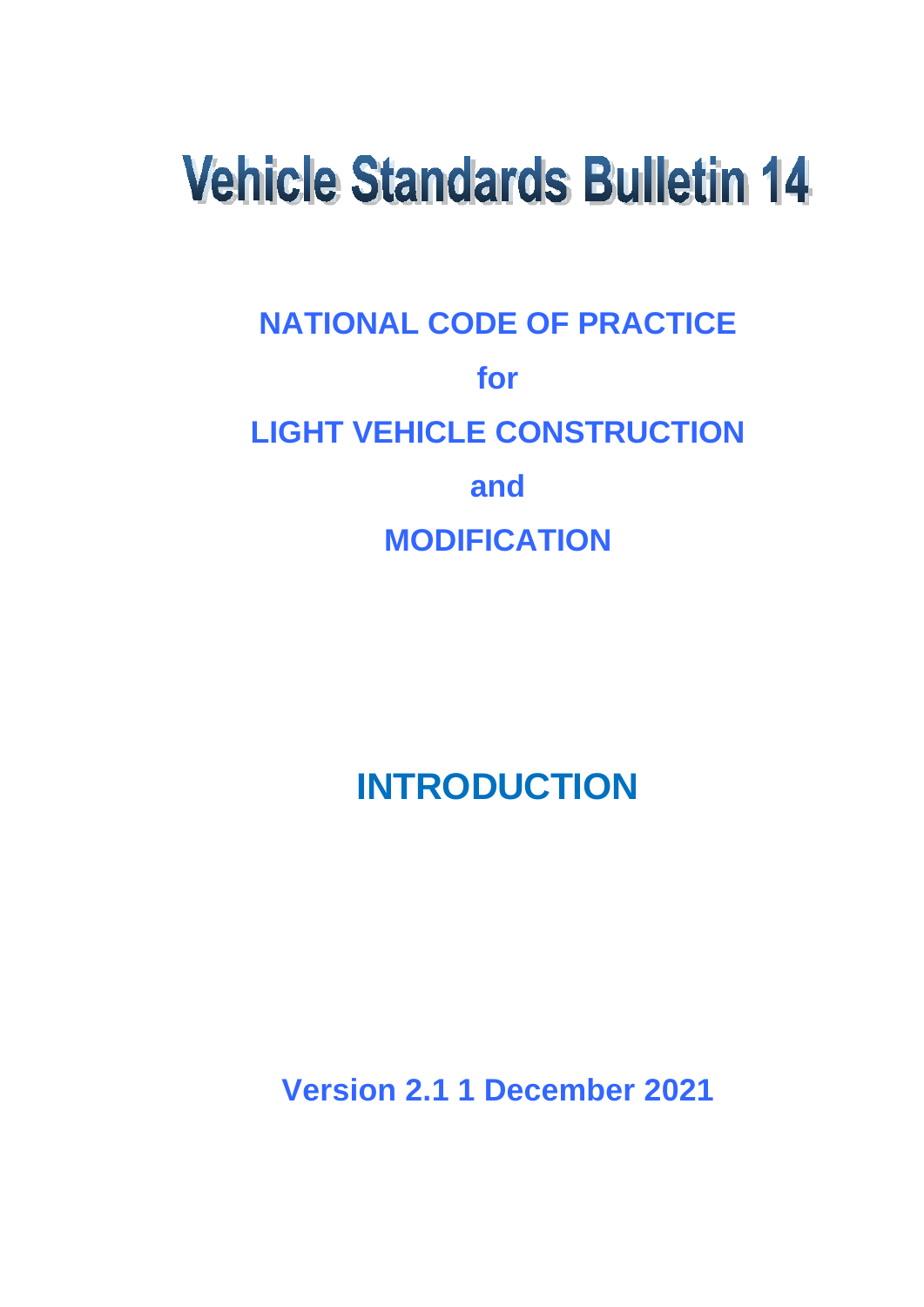This page left intentionally blank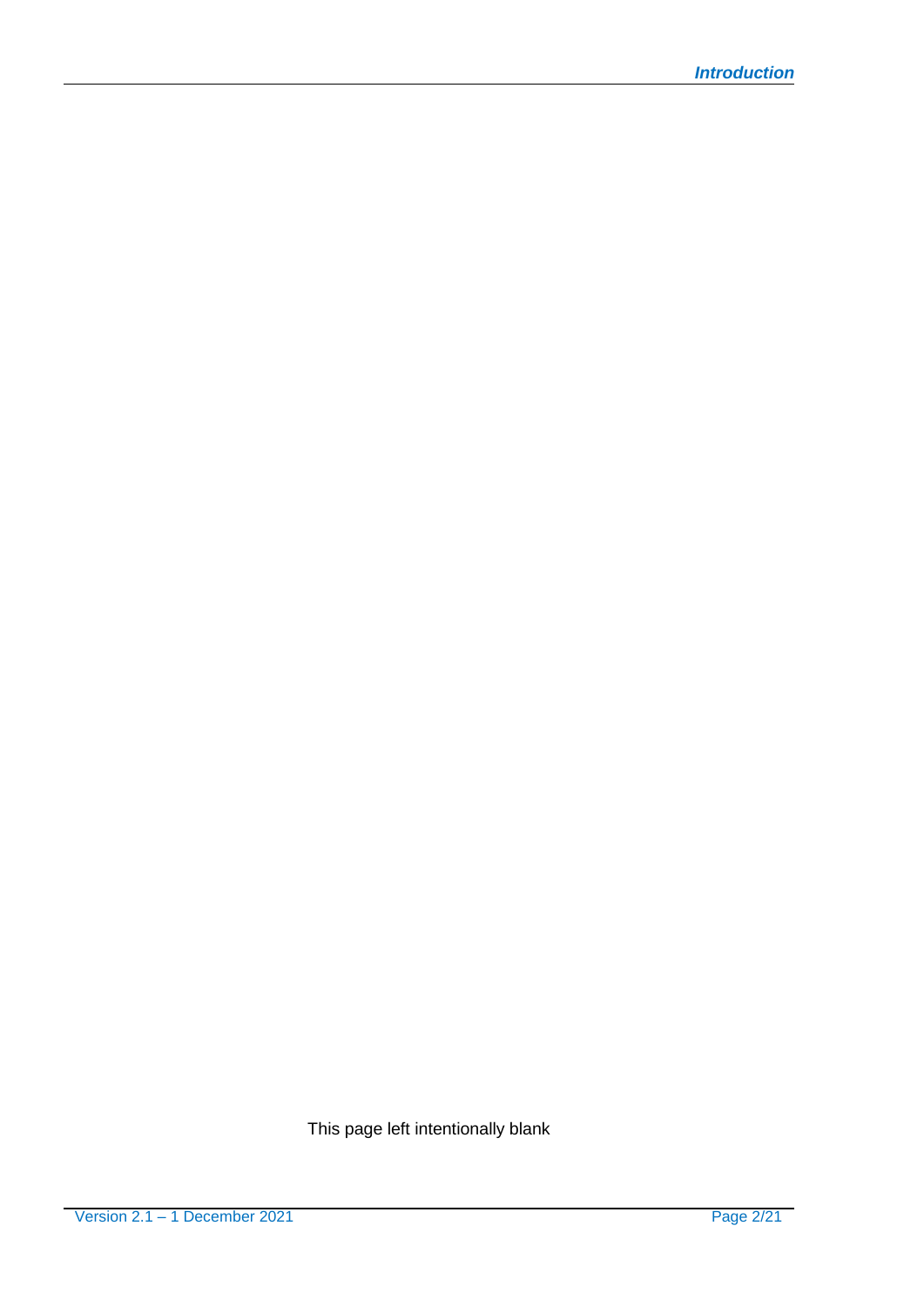## **CONTENTS**

| <b>Section/Sub-section Title</b> |             |                   | Page                                                                                    |    |
|----------------------------------|-------------|-------------------|-----------------------------------------------------------------------------------------|----|
|                                  | 1           | <b>Background</b> |                                                                                         | 5  |
| 1.1                              |             |                   | General                                                                                 | 5  |
| 1.2                              |             |                   | Vehicle Certification/Modification Schemes and Signatories                              | 5  |
|                                  | $\mathbf 2$ |                   | <b>Terms and Other References</b>                                                       | 6  |
|                                  |             | 2.1               | Notes, Diagrams, Tables Headings and Examples                                           | 6  |
|                                  |             | 2.2               | <b>Terms and Abbreviations</b>                                                          | 6  |
|                                  |             | 2.3               | <b>Modified Production Vehicle Categories</b>                                           | 8  |
|                                  | 3           |                   | <b>Using the Code</b>                                                                   | 9  |
|                                  |             | 3.1               | <b>National Recognition</b>                                                             | 9  |
|                                  |             | 3.2               | Code Designation                                                                        | 9  |
|                                  |             | 3.3               | <b>Certification Codes</b>                                                              | 9  |
|                                  |             | 3.4               | <b>Checklists</b>                                                                       | 9  |
|                                  |             | 3.5               | Limited Application to Light Commercial Vehicles                                        | 10 |
|                                  |             | 3.6               | Administration                                                                          | 10 |
|                                  |             | 3.7               | <b>General Information Concerning ICVs</b>                                              | 11 |
|                                  |             | 3.8               | <b>Street Rod Guidelines</b>                                                            | 11 |
|                                  |             | 3.9               | Written-off and Imported Vehicles                                                       | 12 |
|                                  |             | 3.10              | Alternative Methods of Demonstrating Compliance With<br>VSB 14                          | 12 |
|                                  |             | 3.11              | Issues that are not the Sole Responsibility of Registration<br><b>Authorities</b>       | 12 |
|                                  |             | 3.12              | Products Offered for Sale Must be Fit For Purpose and of<br><b>Merchantable Quality</b> | 12 |
|                                  |             | 3.13              | Section LZ Appendices                                                                   | 12 |
|                                  |             | 3.14              | Minor Modifications to Production Vehicles that may<br>not Require Certification        | 13 |
|                                  |             | 3.15              | Basic Modifications to Production Vehicles that may not<br><b>Require Certification</b> | 14 |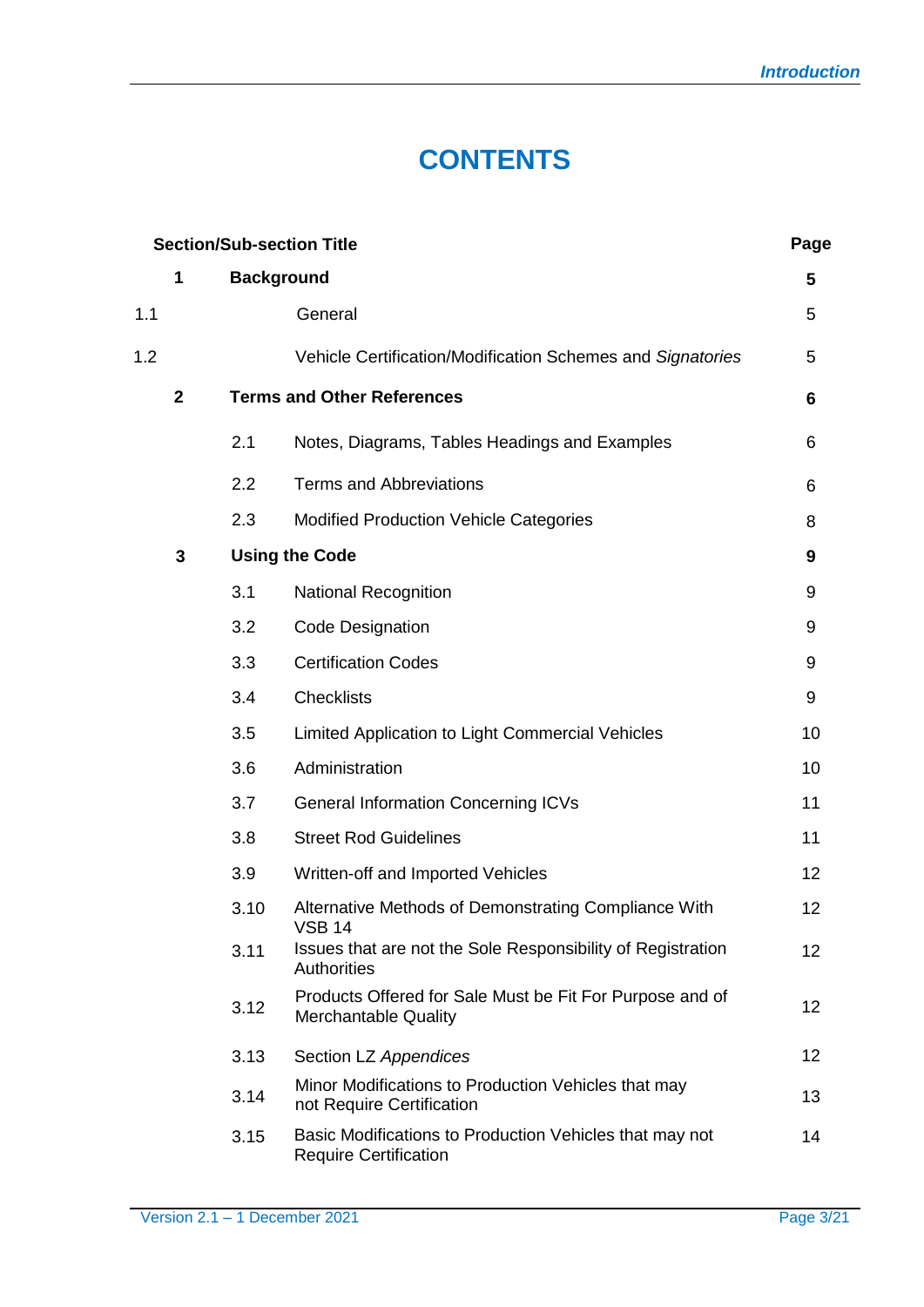|                | 3.16 | Modifications to Vehicles Equipped with ESC                                               | 14 |
|----------------|------|-------------------------------------------------------------------------------------------|----|
| 4              |      | <b>Important Information for Users</b>                                                    | 15 |
| $\overline{5}$ |      | List of Sections, Certification Codes, Checklists, Guidelines and<br>16 File Nomenclature |    |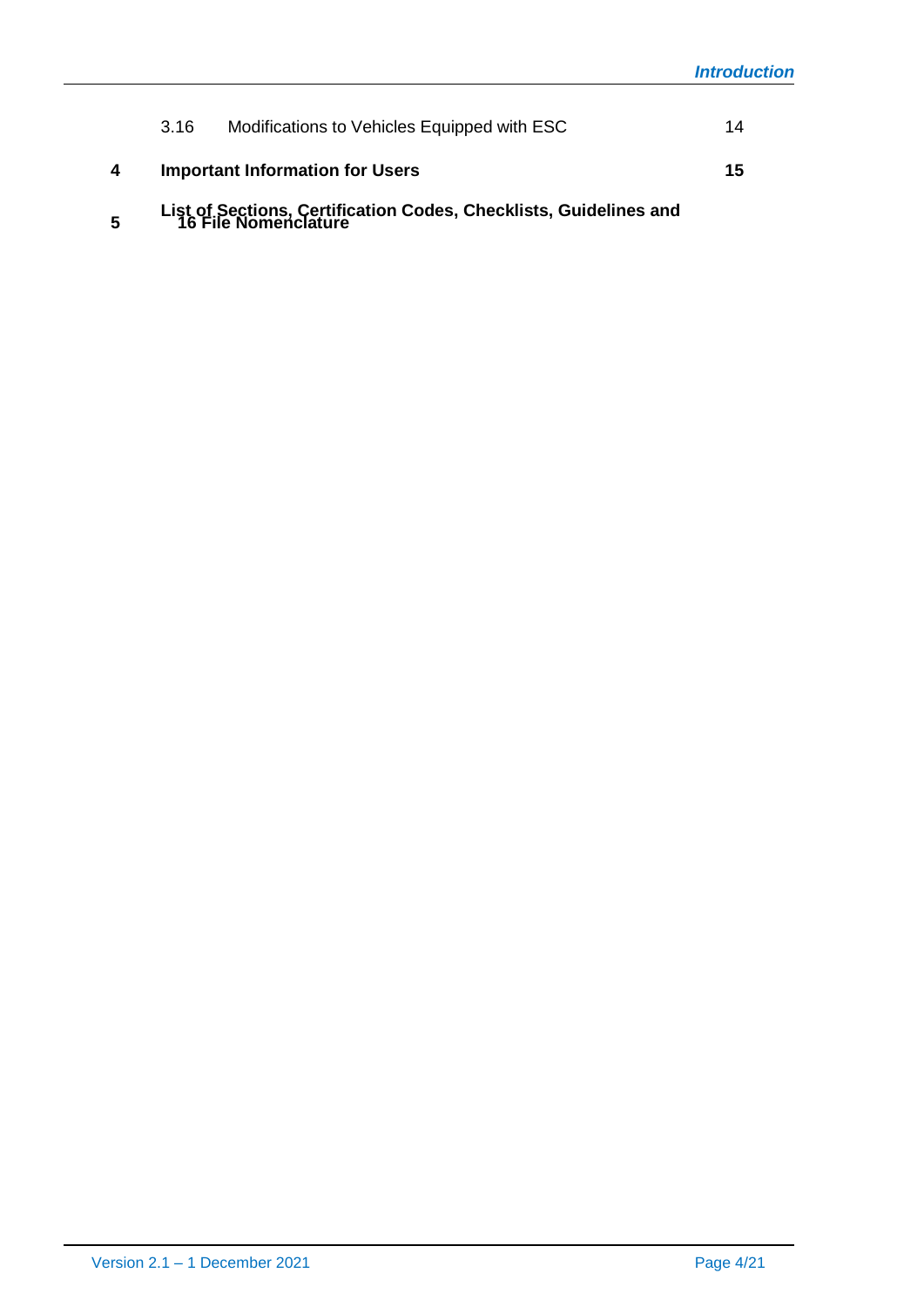## **1 BACKGROUND**

#### **1.1 GENERAL**

This national code of practice titled, *National Code of Practice for Light Vehicle Construction and Modification* (VSB 14) outlines the minimum design, construction, installation and performance requirements for modifications to *light vehicles<sup>1</sup>* , for building Individually Constructed Vehicles (ICVs) and for the *certification*<sup>2</sup> of certain imported vehicles. Compliance with VSB 14 requirements will help ensure that work undertaken satisfies the regulatory requirements of jurisdictions.

All State and Territory governments in Australia have regulations that govern vehicle modifications. The regulations require modified vehicles to be fit for use on roads and road related areas by maintaining compliance with all applicable vehicle standards, including the relevant Australian Design Rules (ADRs) and to not increase the risk of injury to the vehicle's occupants and other road users.

For the purpose of VSB 14, a light vehicle is defined as a motor vehicle with a Gross Vehicle Mass of 4.5 tonnes or less.

The requirements for some light vehicle modifications such as chassis extensions and installation of wheelchair loaders are contained in Vehicle Standards Bulletin N° 6, *Heavy Vehicle Modifications – National Code of Practice* (VSB 6).

To simplify the modification approval process sub-section 3.14 provides a list of modifications that may, in general be performed without reference to a Registration Authority, except where there is a change in the vehicle's description on the register - e.g. a change in engine number or vehicle colour. (Verification of the status of such modifications should be obtained from the local Registration Authority). These modifications are not dealt with any further in VSB 14.

VSB 14 also contains requirements for modifications that may be carried out without the requirement for certification and these are detailed in each Section of VSB 14 under the heading – *Modifications without Certification*. While these modifications do not require certification, the difference between these modifications and those listed in sub-section 3.14, is the level of complexity. To this end, the relevant Sections of VSB 14 provide advice on how these modifications should be performed.

One of the principal purposes of VSB 14 is to provide detailed requirements for modifications, conversions and construction that require certification and these are detailed in each relevant Section of VSB 14 under the heading titled *Certified Modifications*.

The administrative requirements for certification of light vehicle modification or construction are the responsibility of State and Territory jurisdictions and are separate from VSB 14.

#### **1.2 VEHICLE CERTIFICATION/MODIFICATION SCHEMES AND SIGNATORIES**

Most jurisdictions operate a scheme whereby persons, usually called *Engineering Signatories* or simply *Signatories*, are accredited to, or registered with, them for the purposes of inspecting

<sup>1</sup> As defined in sub-section 2.2

<sup>2</sup> As defined in sub-section 2.2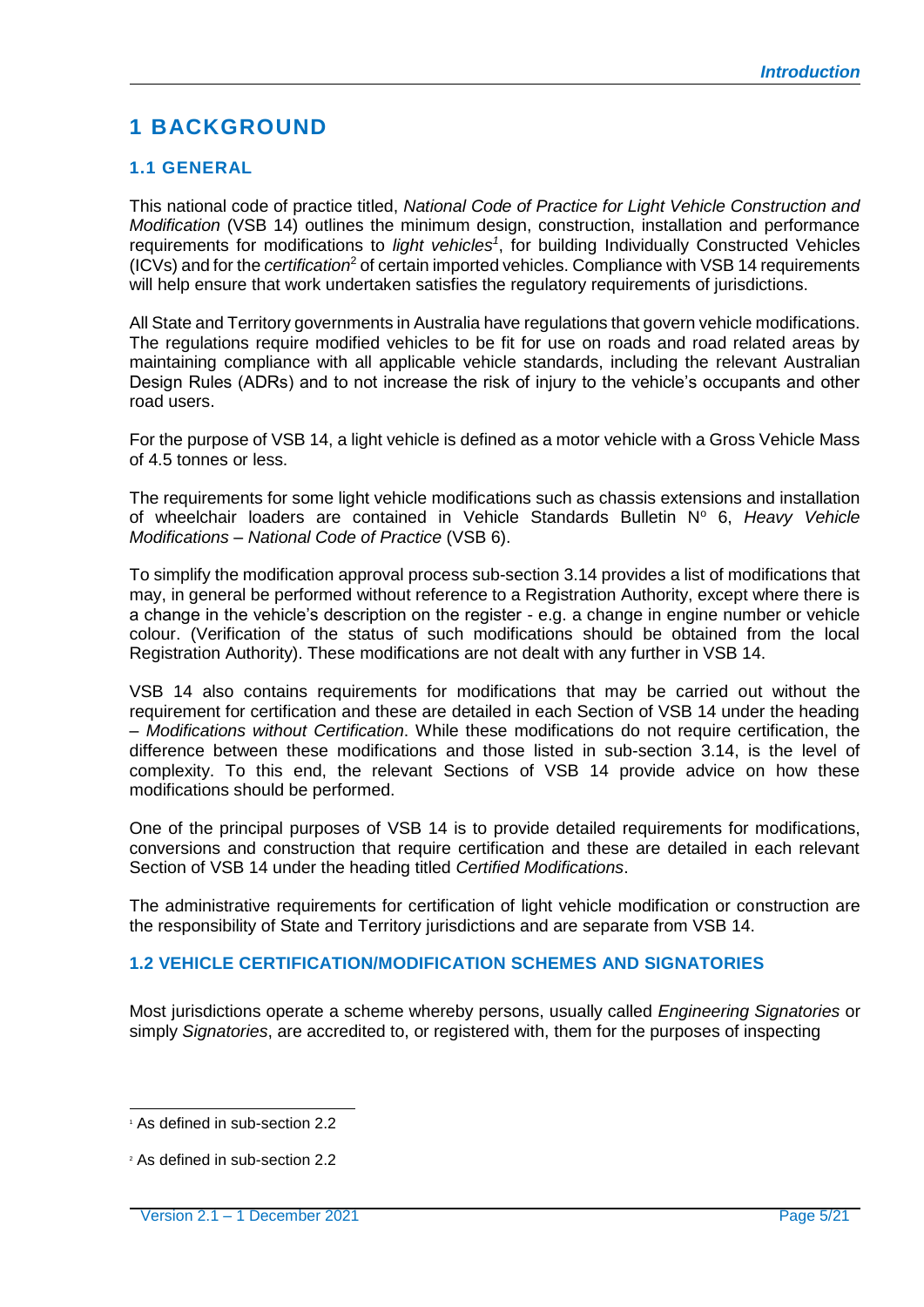modified vehicles to determine whether the vehicle complies with the vehicle standards, including the applicable ADRs, and does not represent an increased risk to road safety. For vehicles that meet these criteria, the *Signatories* can issue a certificate for the purposes of registering the vehicle with the registration authority, subject to the Registration Authority's business rules. In addition, *Signatories* can provide advice, and their advice on more complex modifications should be obtained either before they are commenced or during the process.

Typically, *Signatories* are only entitled to assess and certify vehicles and modifications within their range of qualifications, training and experience, and most jurisdictions have a list of *Signatories*  and their allocated areas of work.

Refer to your local Registration Authority in your jurisdiction for more information on *Signatories*  and the vehicle certification/modification scheme in operation in your jurisdiction.

### **2 TERMS AND OTHER REFERENCES**

#### **2.1 NOTES, DIAGRAMS, TABLES, HEADINGS AND EXAMPLES**

All notes, diagrams, tables, headings and examples included in VSB 14 and in its Guidelines form part of VSB 14 and its Guidelines respectively.

#### **2.2 TERMS AND ABBREVIATIONS**

Within the context of VSB 14, the following terms have the following meanings.

| May.       | Indicates an option.                                                                                           |
|------------|----------------------------------------------------------------------------------------------------------------|
| Should:    | Indicates a recommendation.                                                                                    |
| Must       | Indicates mandatory.                                                                                           |
| <b>DOM</b> | Date of Manufacture.                                                                                           |
| DIT        | Australian Government Department of Infrastructure and<br>Transport.                                           |
| <b>VIN</b> | Vehicle Identification Number.                                                                                 |
| <i>VSB</i> | Vehicle Standards Bulletin.                                                                                    |
| VSS        | Vehicle Safety Standards (The branch of DIT responsible<br>for administering the Motor Vehicle Standards Act). |

A *light vehicle* means a motor vehicle with a Gross Vehicle Mass of 4.5 tonnes or less.

An *Individually Constructed Vehicle* (ICV) is a vehicle that is not a *Production Vehicle* or a *Modified Production Vehicle*. (Typically an ICV is a one-off type vehicle built to an individual plan or design and includes; a vehicle constructed to the builder's own unique design, certain kit cars and certain replicas of production vehicles).

*Individually Constructed Vehicle DOM* means the date of manufacture determined by the appropriate Registration Authority.

*Production Vehicle* is a vehicle manufactured and marketed in volume for normal road use.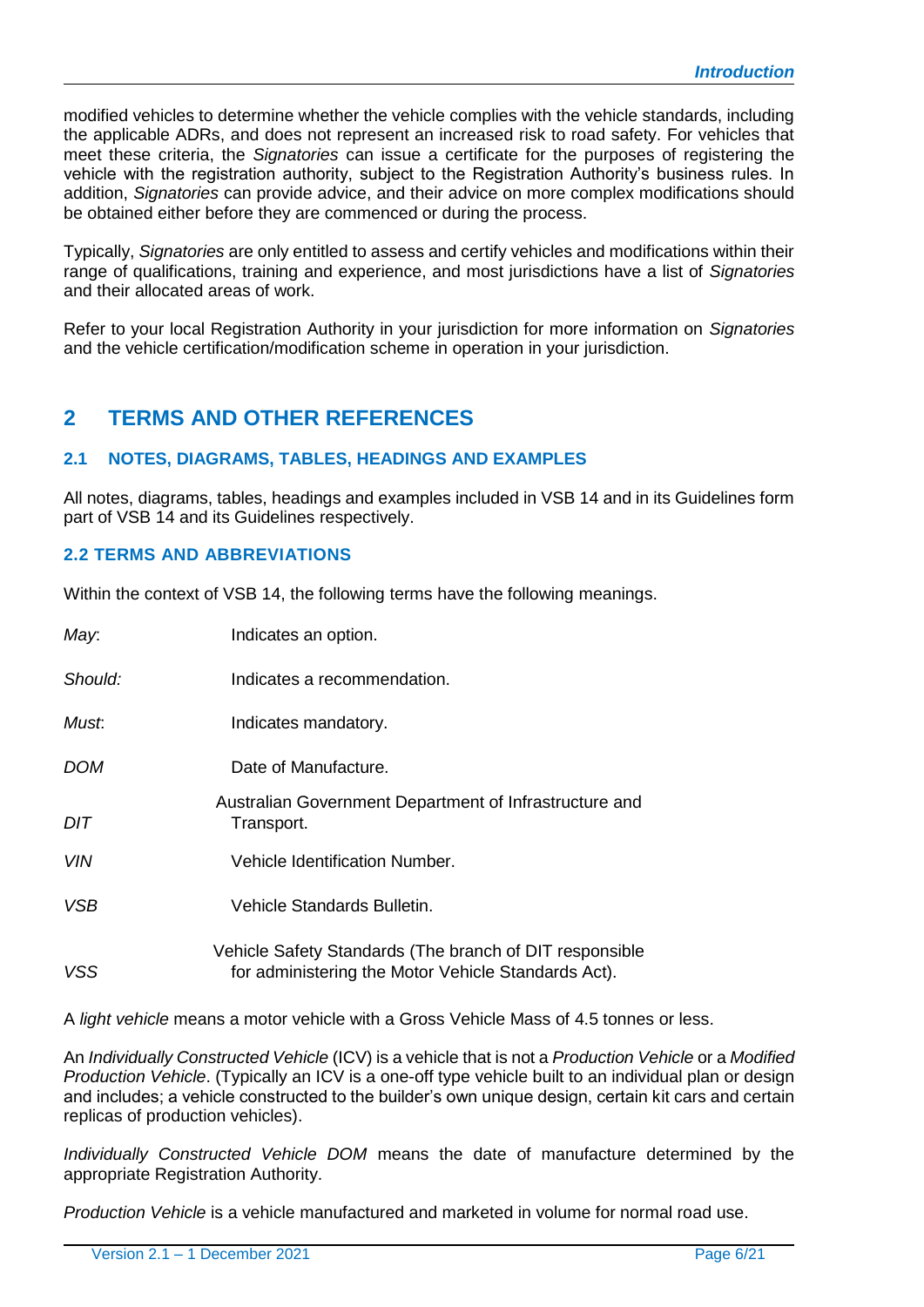(Production vehicles manufactured on or after 1 January 1969 for use in Australia will normally be fitted with an *Identification Plate* (previously known as a *Compliance Plate*) or a *Personal Import Plate*).

*Production Vehicle DOM* means the date the vehicle is available in Australia in a condition which will enable an *Identification Plate (Compliance Plate)* issued by the Australian Government, to be lawfully affixed to the vehicle.

(This DOM will continue to apply to a Modified Production Vehicle).

A *street rod* for the purposes of VSB 14 is a vehicle manufactured in accordance with the *National Guidelines for the Construction and Modification of Street Rods in Australia* (NSRG).

*Street rods* are extensively modified pre-1949 model light vehicles or are replicas of such vehicles and may be subject to special registration conditions.

Unless otherwise specified, *certification* in VSB 14 means *certification* to the requirements specified within VSB 14 and its Guidelines.

*Signatory* is a person who is accredited to, or registered with a Registration Authority for assessing and certifying modified vehicles for the purposes of registration.

(For the purposes of VSB 14 and its Guidelines, the term *Signatory* applies to engineers and tradespersons involved in the approval process. Wherever the term *Signatory* is used, it implies that the *Signatory* referred to is one who has the necessary qualifications and experience to assess and sign-off the matter under consideration).

*Certificate* is one that is issued by a *Signatory* in accordance with the vehicle certification/modification scheme administered by a Registration Authority.

Reference to a Third Edition ADR using the following abbreviation *ADR X/...,* where X is the ADR number, means all published versions of ADR X. E.g. reference to ADR 8/... means ADR 8/00 and ADR 8/01 which are the two published versions of this ADR. Which of these two versions applies is dependent on the vehicle's date of manufacture and ADR category.

Reference to a Second Edition ADR using the following abbreviation *ADR Xx*, where X is the ADR number, means all published versions of ADR X. E.g. reference to ADR 4x means ADR 4, 4A, 4B, 4C and 4D which are the published versions of this ADR. Which of these five versions applies is dependent on the vehicle's date of manufacture and ADR category.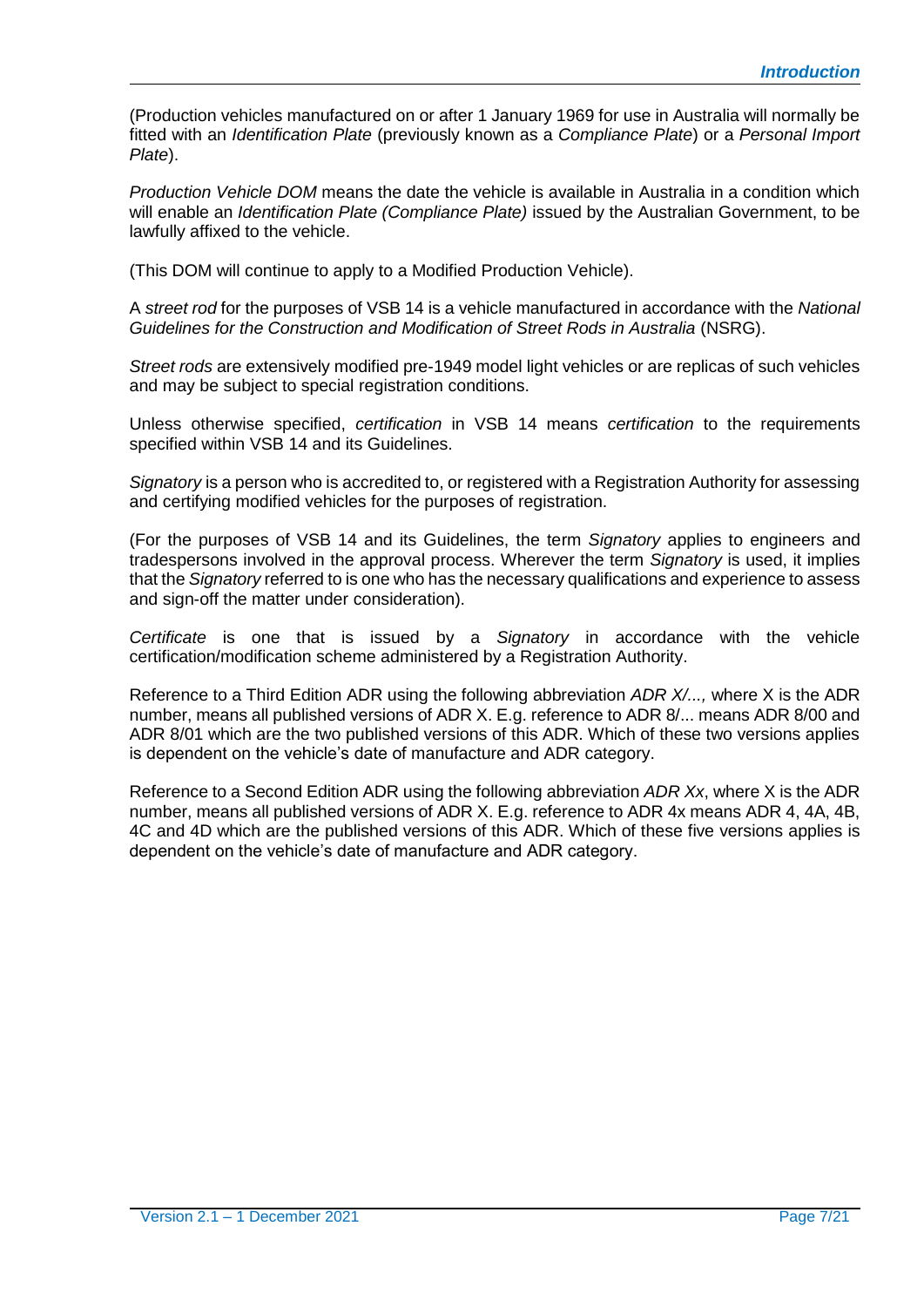#### **2.3 MODIFIED PRODUCTION VEHICLE CATEGORIES**

A *Modified Production Vehicle* is a *production vehicle* that has one of the categories of modification shown in Table 1:

| <b>Modification</b><br>Category                                                                   | <b>Description</b>                                                                                                                                                                                                                                                                                                                                                                                                                                                                                        |
|---------------------------------------------------------------------------------------------------|-----------------------------------------------------------------------------------------------------------------------------------------------------------------------------------------------------------------------------------------------------------------------------------------------------------------------------------------------------------------------------------------------------------------------------------------------------------------------------------------------------------|
| <b>Minor modifications to</b><br><b>Production Vehicles</b>                                       | These are alterations carried out on Production Vehicles and are<br>accepted by jurisdictions without certification.                                                                                                                                                                                                                                                                                                                                                                                      |
|                                                                                                   | Typical Minor Modifications include the fitting of radios, CD players,<br>wheel trims etc A more comprehensive list of minor modifications<br>is included in sub-section 3.14.                                                                                                                                                                                                                                                                                                                            |
| <b>Basic modifications to</b><br><b>Production Vehicles</b>                                       | These modifications do not require certification provided they have<br>been carried out in accordance with the relevant sub-sections of<br>VSB 14 titled General Requirements and Basic Modifications<br><b>Without Certification.</b>                                                                                                                                                                                                                                                                    |
|                                                                                                   | More information is contained in sub-section 3.15.                                                                                                                                                                                                                                                                                                                                                                                                                                                        |
| <b>Significant</b><br>modifications to<br><b>Production Vehicles,</b>                             | These modifications have the potential to seriously affect the safety<br>of the Completed Vehicle and may affect the Completed Vehicle's<br>strength, structural integrity and road handling characteristics.                                                                                                                                                                                                                                                                                             |
| which result in,<br><b>Completed Vehicles</b><br>that are recognisable<br>as the original vehicle | The modifications involve major alterations to the vehicle body,<br>engine, drive train or chassis but the vehicle retains its original<br>identity and VIN.<br>The Production Vehicle body, monocoque or<br>chassis may be modified but each major component, whether<br>modified or not, remains recognisable. These modifications require<br>certification.                                                                                                                                            |
| <b>Extensive</b><br><i>modifications</i> to<br><b>Production Vehicles</b>                         | These modifications have the potential to seriously affect the safety<br>of the Completed Vehicle and may affect the Completed Vehicle's<br>strength, structural integrity and road handling characteristics.                                                                                                                                                                                                                                                                                             |
| to the point where the<br>original vehicles are<br>unrecognisable                                 | The modifications involve major alterations such as the combination<br>of one or more major sections/components of various Production<br>It may be difficult to determine the Completed Vehicle's<br>Vehicles.<br>original identity and VIN or a choice of vehicle identities may result,<br>e.g. in the case of vehicle made up of two vehicles $-$ some<br>jurisdictions will retain the VIN of the chassis while others will retain<br>the VIN of the body. These modifications require certification. |

**Table 1 Modified Production Vehicle Categories**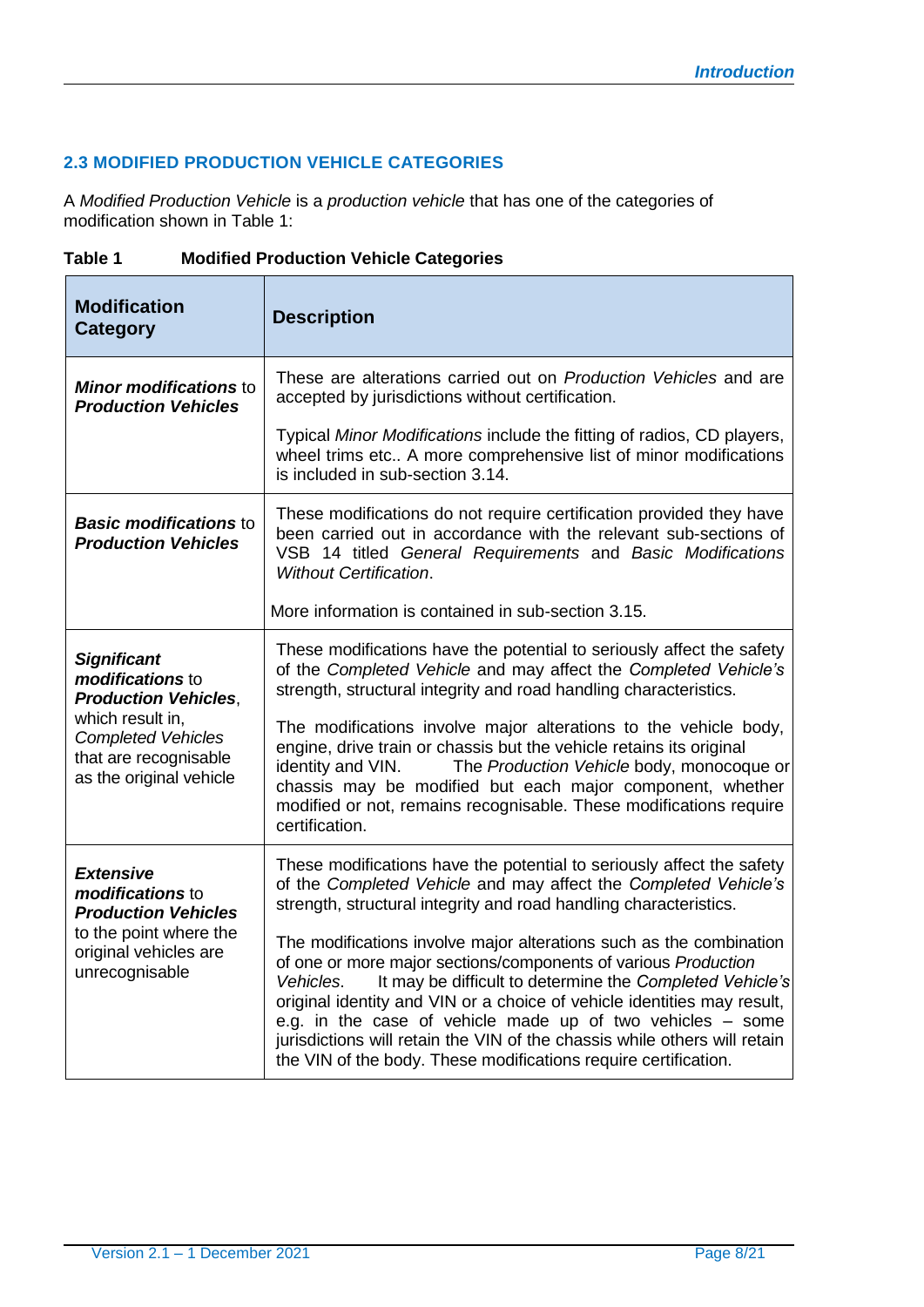## **3 USING THE CODE**

#### **3.1 NATIONAL RECOGNITION**

VSB 14 and VSB 6 are the two principal codes of practice that are nationally recognised in Australia that provide advice for the construction and modification of road vehicles.

Under VSB 14 lie three sets of guidelines that are also nationally recognised:

- . *National Guidelines for the Construction and Modification of Street Rods in Australia*. (Except for NSW, *Registration Requirements and Construction Guidelines for Street Rods in NSW);*
- *National Guidelines for the Installation of Electric Drives in Motor Vehicles; and*
- . *National Guidelines for Individually Constructed LE1 Motor Tricycles (Other than Goods Vehicles) in Australia.*

Where a jurisdiction is unable to nationally recognise a code or a portion of a code, the individual differences are noted in the appropriate sub-sections or codes.

#### **3.2 CODE DESIGNATION**

In VSB 14, the character designation of all codes generally follows that of the equivalent VSB 6 codes, except for the addition of the prefix *L* signifying their application to light vehicles.

VSB 14 is divided into a number of Sections, each of which pertains to a particular category of vehicle modification, which in turn are designated a primary code. Section LA *Engine* for example, has a primary code designation *LA*. Individual codes concerning specific modification types are distinguished by the addition of a numerical identifier. For example, the *Performance Engine Installation* modification code is designated *LA2*.

#### **3.3 CERTIFICATION CODES**

VSB 14 employs two types of certification codes, one for the certification of the design of a vehicle or modification, the other for certification of the actual modification or construction. This enables the installation or fabrication of a conversion designed and certified by a *Signatory* (e.g. *Brake System Conversion - Design* LG1) to be certified by another person under the appropriate modification or construction code (e.g. *Brake System Conversion* LG2). Therefore, it is often necessary for a vehicle construction or modification to have a number of certification codes displayed on the modification plate.

#### **3.4 CHECKLISTS**

For each design, modification or construction certification code there is at least one checklist. This is to help ensure that the design and all the work are of a satisfactory standard and all relevant factors are considered.

Some modifications will require two checklists – one for the design and another for the modification itself. This approach allows for the design of a modification to be carried out by someone other than the person/organisation who performs the modification. For example an engineer may design a left hand drive conversion under code LS1 and have it approved by the Registration Authority. This design may then be subsequently used by a number of modifiers.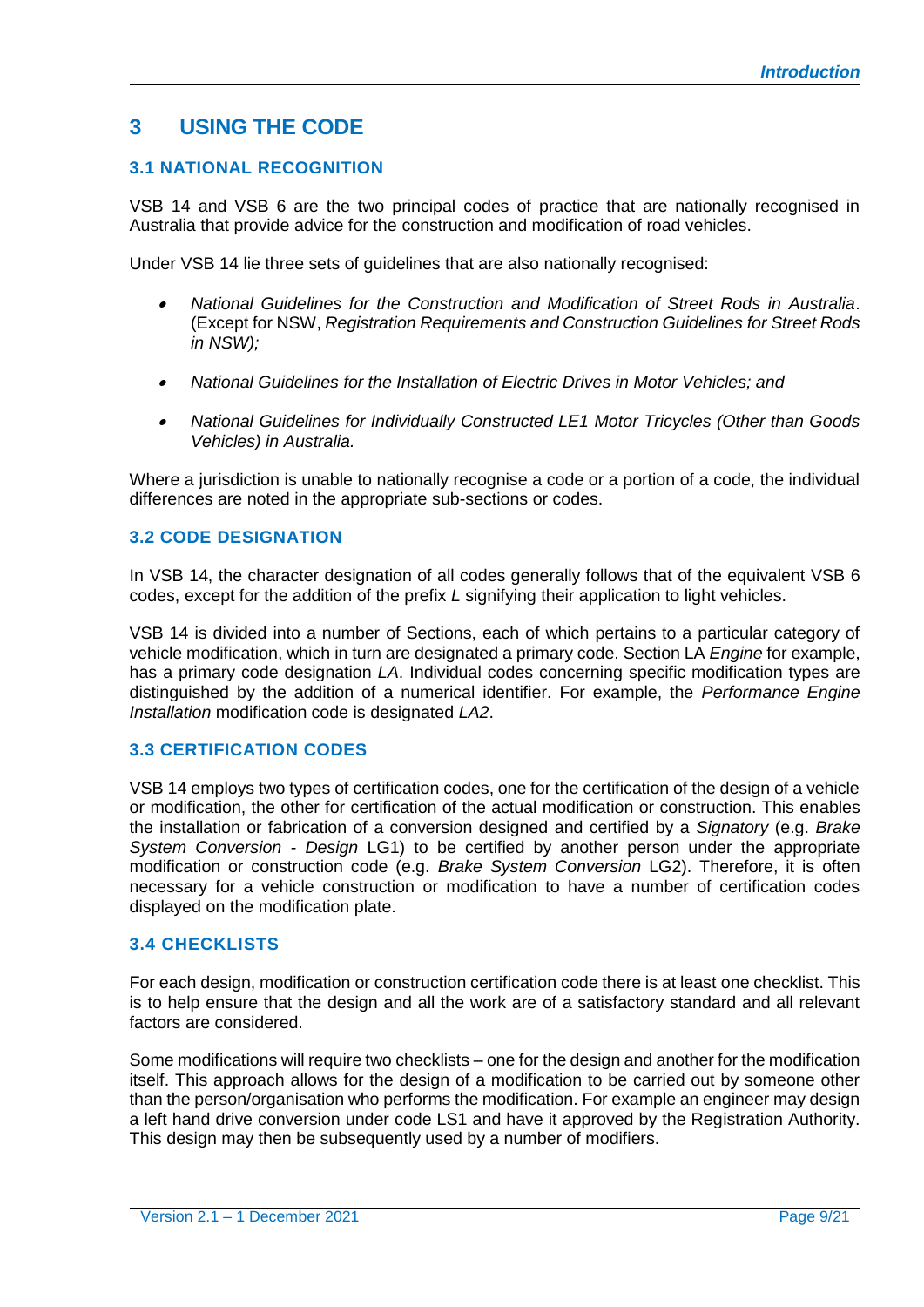In these circumstances, the checklist for the modification will demand the inclusion of the design approval reference number. In the left hand drive conversion example given above, the modifier will be required to include the approval reference number issued under the design code *LS1* in the modification checklist *LS2*.

In the case of complex modifications, a checklist will be required for each major element of the completed modification. For example, where a passenger vehicle is modified, by extending the wheelbase and removing the roof, four checklists will be required as shown below:

- . roof removal design;
- vehicle stretch design;
- . the corresponding checklist for the actual roof modification; and
- . the corresponding checklist for the stretch modifications.

In some cases complex modifications may involve other primary code categories. If in the previous example the child restraints anchor points needed to be repositioned, a checklist covering a child restraint installation Code LK6 would also be required.

It is therefore important that modifiers acquaint themselves with the entire VSB 14 so as to minimise the risk of having modifications rejected by the Registration Authority because of incomplete work.

Checklists are critical to the successful application of VSB 14. Checklists must be used by both *Signatories* who plate vehicles under a modification scheme and by persons who make individual submissions for approval. Standard practice requires those involved in modification schemes to retain the checklists for audit purposes.

*Signatories* or companies involved in the modification industry may copy or download checklists without copyright concerns and may *top and tail* the checklists with their logos, providing the published contents of the checklists are not omitted or altered in any way. The checklists may also be formatted differently.

#### **3.5 LIMITED APPLICATION TO LIGHT COMMERCIAL VEHICLES**

Some codes for *truck-like* modifications are not replicated in VSB 14 as these are already covered in Vehicle Standards Bulletin 6 (VSB 6) "National Code of Practice - Heavy Vehicle Modifications". In these cases, VSB 6 may be used for the certification of modifications to light vehicles *subject to discussion with the appropriate Registration Authority.*

With approval from the relevant Registration Authority, the use of modification codes from the VSB 6 for the applicable ADR category light vehicle as the technical standards for modification is permitted subject to the following conditions:

- 1. Motor vehicle must be built on a separate ladder type chassis frame to which the cabin and/or the body is attached, and
- 2. Modifications must be only in the areas of the VSB 6 Code of Practice as listed in the table below unless authorised or prescribed by the relevant road authority, and
- 3. Vehicle complies with all other administrative requirements as authorised and prescribed by the relevant road authority.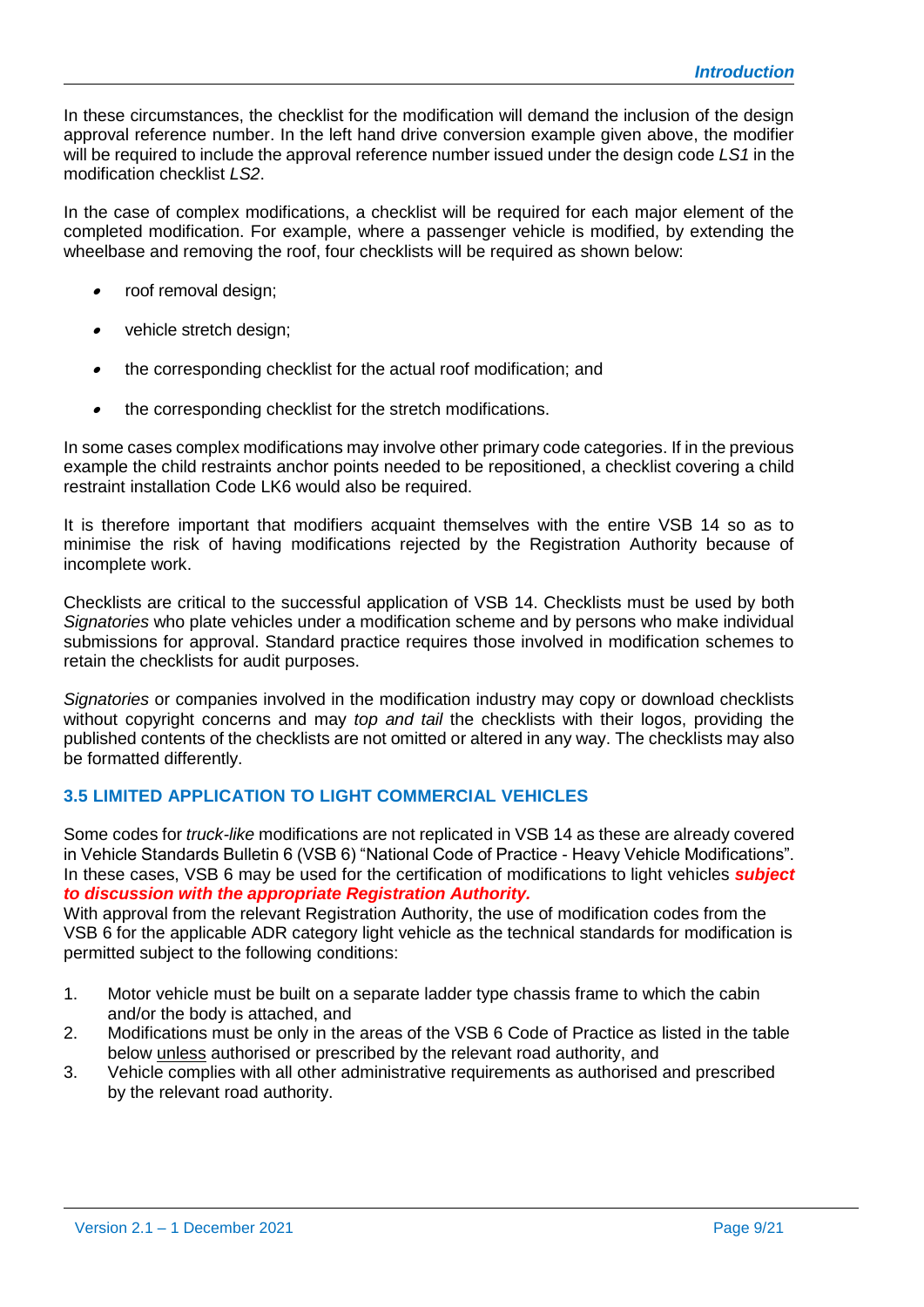#### Applicable VSB 6 Codes

| <b>Section</b>                    | <b>Specific Codes</b>                                             | <b>Applicable Light Vehicle ADR Category</b> |
|-----------------------------------|-------------------------------------------------------------------|----------------------------------------------|
| H Chassis **                      | H <sub>1</sub> , H <sub>2</sub> , H <sub>3</sub> , H <sub>4</sub> | NB1, MD                                      |
| J Body Fitment                    | J1, J2                                                            | NB1, NA, MC, MD1-3                           |
| K Cabin *                         | K1, K2, K3, K5                                                    | NB1, MD1-3                                   |
| P Tow Coupling                    | P1, P2                                                            | NB1, NA, MC, MD1-3                           |
| R Vehicle Mounted Lifting Systems | R <sub>1</sub> , R <sub>2</sub>                                   | NB1, NA, MC, MD1-3                           |
| S Vehicle Rating **               | S1, S2, S3                                                        | <b>NB1, MD1-3</b>                            |
| <b>T Tow Trucks</b>               | T1, T2                                                            | NB1, NA, MC                                  |

\*\* For jurisdictions that do not recognise "S Vehicle Rating" and "H Chassis" codes for all vehicles 4.5t GVM or less, the vehicle rating code/procedure that applies in that jurisdiction shall be applied.

\*VSB14 LK1 and LK2 codes to be used for NA and MC category vehicles unless authorised and prescribed by the relevant road authority.

#### **Note: The use of other VSB 6 codes to trailers and other vehicle types are permitted subject to consultation and authorisation given by the relevant road authority.**

#### **3.6 ADMINISTRATION**

Authorities administer Codes of Practice differently and it is therefore important that the appropriate Registration Authority be contacted for information concerning business rules and the status of VSB 14 before commencing any work.

Certain Registration Authorities administer schemes that allow authorised persons or organisations to place a modification plate on a modified vehicle. Amongst other things, the plate must have stamped or engraved on it the codes applicable to the work carried out signifying that it has been carried out in accordance with VSB 14.

Checklists contained in VSB 14 are provided for the convenience of both designers and modifiers. They may be photocopied for use on more than one job.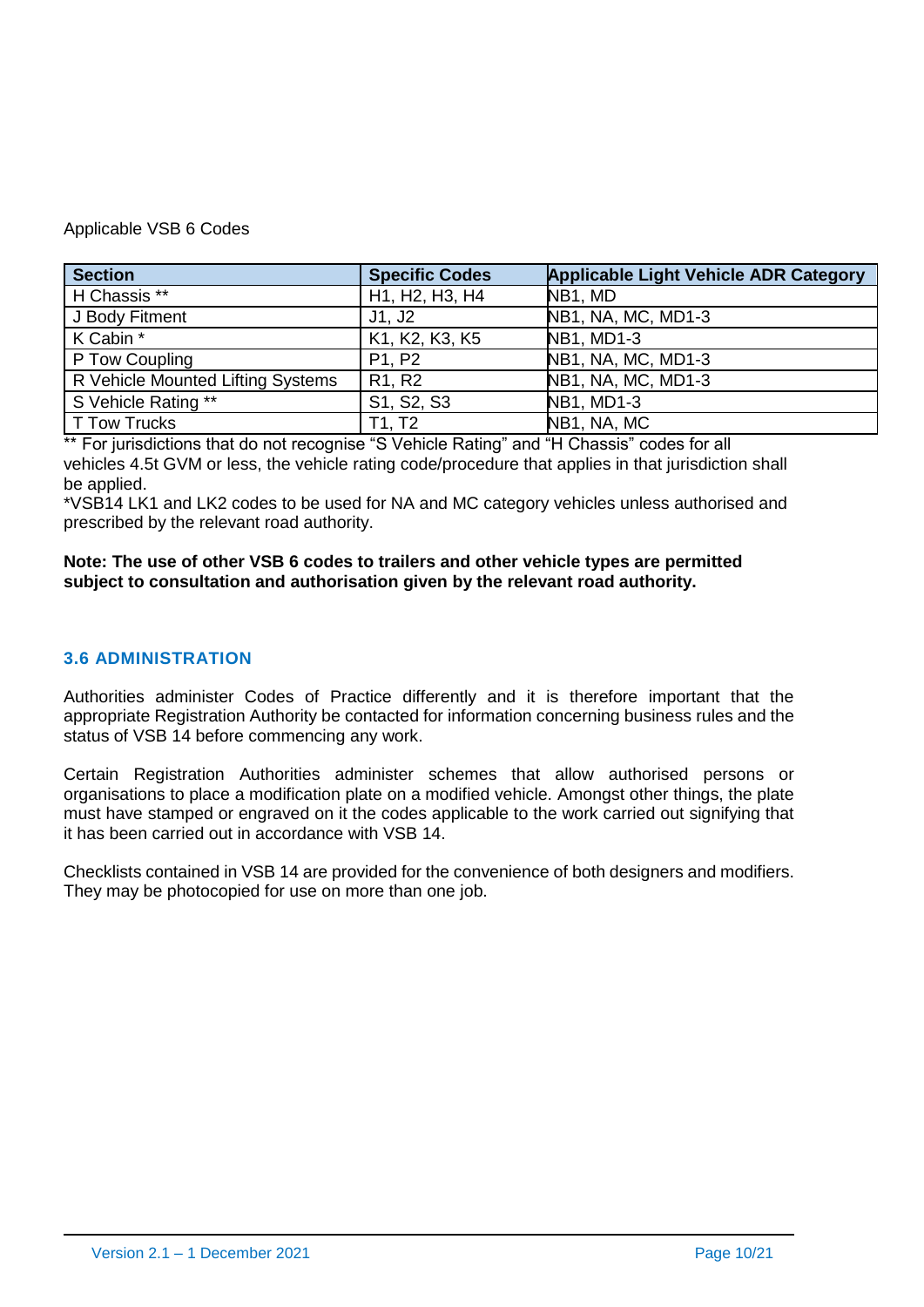#### **3.7 GENERAL INFORMATION CONCERNING ICVS**

An ICV is not a *production vehicle*; rather it is manufactured as a *one-off* vehicle. If 3 or more ICVs are manufactured by a person in a 12 month period VSB 14 does not apply to these vehicles. These vehicles are subject to the vehicle certification procedures under the Motor Vehicle Standards Act. Vehicles manufactured on a commercial basis are not ICVs.

An ICV may be composed of parts from one or more *Production Vehicles*. The parts do not need to be new.

ICVs include certain *kit cars* and certain production vehicle replicas that have been assembled in accordance with the production limitations mentioned above.

An ICV should comply with the ADRs applicable to its date of manufacture. Each Registration Authority will determine the date of manufacture of an ICV. It is important that prospective builders discuss this issue with the appropriate jurisdiction before commencing a project.

Alternative methods of demonstrating ADR compliance for ICVs are also acceptable. Registration Authorities may grant exemptions from compliance with ADRs that require vehicle crash testing.

An ICV is considered to be a new vehicle for registration purposes and therefore will always require a new *Vehicle Identification Number* (VIN) to be issued for it.

An ICV, being a new design, need not comply with the requirements of the Modification Codes that relate to modifications of existing *Production Vehicles* - for example, the ratios of engine size to vehicle weight requirements of Section LA- *Engine* do not apply.

#### **3.8 STREET ROD GUIDELINES**

The NSRG may be downloaded from the DIT website at the following location and by navigating to the menu selection titled, *Vehicle Standards Bulletins*:

#### **[www.infrastructure.gov.au](http://www.infrastructure.gov.au/)**

Currently the NSRG is located on a different web-page to the other VSB 14 documents. Each chapter is available as a separate, downloadable PDF file.

Street rods built outside of the scope of the NSRG must comply with the relevant ICV requirements as specified in VSB 14.

As an alternative to the NSRG, street rods may be built to the relevant ICV requirements as specified in VSB 14.

At the time of publication, the NSRG is not accepted by the Roads and Traffic Authority, NSW (RTA). A person building a street rod for use in NSW must comply with the *Registration Requirements and Construction Guidelines for Street Rods in NSW.*

**Note:** As the States and Territories administer these Guidelines, any queries concerning the Guidelines must be directed to the appropriate department within the jurisdiction in which the vehicle will be registered or principally used – please do not contact Vehicle Standards of the DIT for street rod construction or registration queries.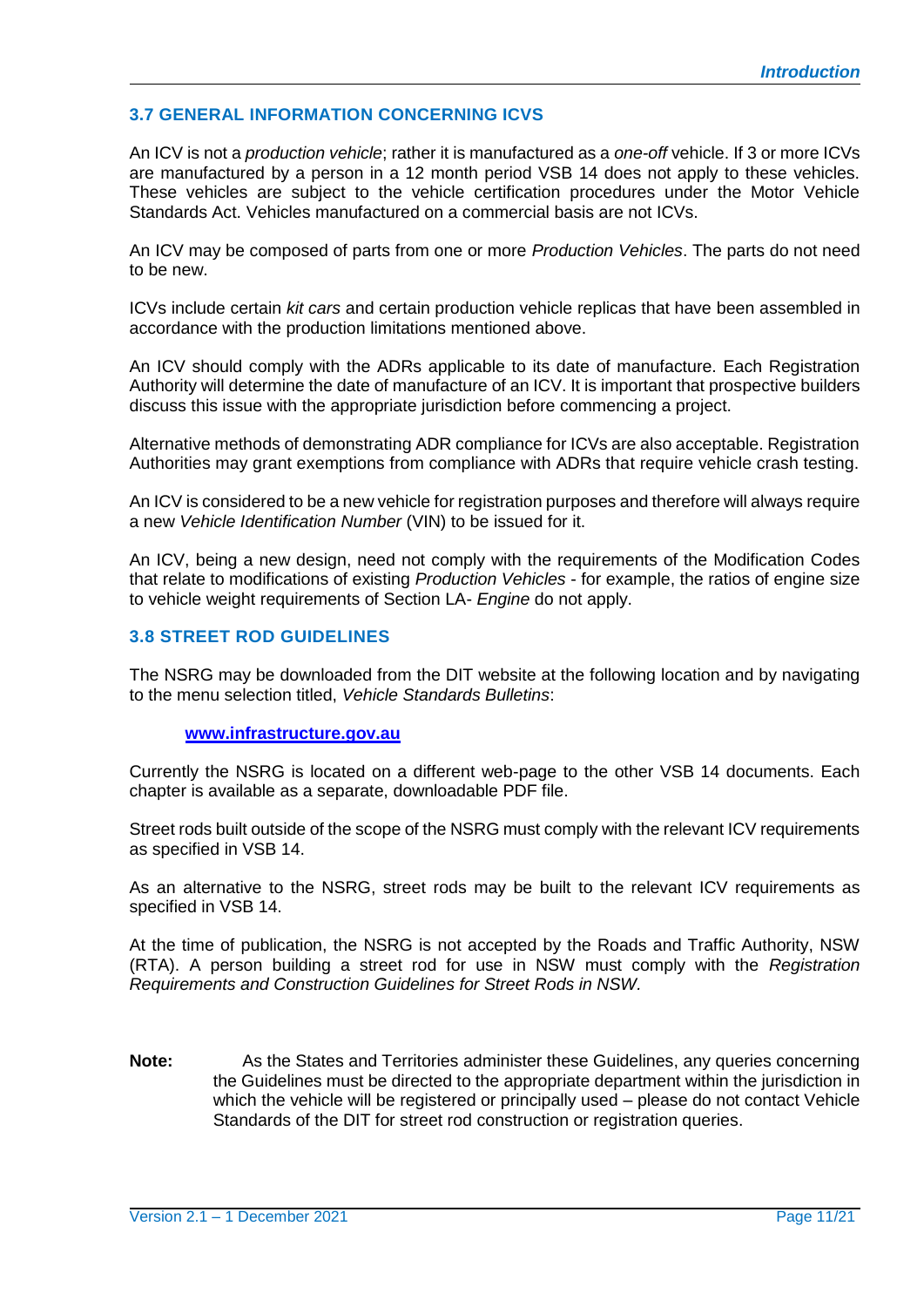#### **3.9 WRITTEN-OFF AND IMPORTED VEHICLES**

The use of major structural components such as a body or chassis from a written-off or imported vehicle may be prohibited by legislation and may even constitute an offence. It is important that individuals or persons involved in this industry discuss this issue with the appropriate jurisdiction before commencing a project.

#### **3.10 ALTERNATIVE METHODS OF DEMONSTRATING COMPLIANCE WITH VSB 14**

As a general rule the level of evidence required for proof of compliance with an ADR is that specified in the *Registered Automotive Workshop Scheme* (RAWS) Guidelines as published by the DIT.

More information can be found on the following website:

#### **[http://raws.infrastructure.gov.au/raws\\_online\\_guide.htm](http://raws.infrastructure.gov.au/raws_online_guide.htm)**

Work performed to the RAWS standards and guidelines is therefore an acceptable alternative method of demonstrating compliance to an ADR for the purposes of VSB 14.

Refer to Section LZ *Appendices* Appendix E *Proof of Compliance Utilising RAWS Guidelines and Procedures* for further information about using RAWS standards and guidelines.

#### **3.11 ISSUES THAT ARE NOT THE SOLE RESPONSIBILITY OF REGISTRATION AUTHORITIES**

Not all vehicle standards regulations fall within the single control of the Registration Authorities. For example the installation of an LPG fuel system may be governed by two or more Departments within a single jurisdiction. In these cases VSB 14 provides guidance on issues related primarily to vehicle safety. Modifiers and *Signatories* should acquaint themselves with all the regulations and standards applicable to these modifications.

Similarly, vehicle emissions are not the sole responsibility of the Registration Authority in some jurisdictions and as a consequence differences in standards may be noted within VSB 14 to accommodate for these differences.

#### **3.12 PRODUCTS OFFERED FOR SALE MUST BE FIT FOR PURPOSE AND OF MERCHANTABLE QUALITY**

Individuals and organisations who offer products for sale must ensure their products are fit for purpose and of merchantable quality. The *Trade Practices Act 1974* together with consumer protection Acts and Regulations administered by States and Territories codify these requirements.

All work done or products offered for sale under VSB 14 must therefore be in conformity with these provisions.

Persons buying products for use in a modified vehicle or an ICV must ensure the products are fit for purpose and of appropriate quality.

#### **3.13 SECTION LZ APPENDICES**

This Section provides information that is applicable to all Sections and the individual certification codes within each Section. Having this information in one place reduces repetition, improves consistency and aids in keeping Section sizes smaller.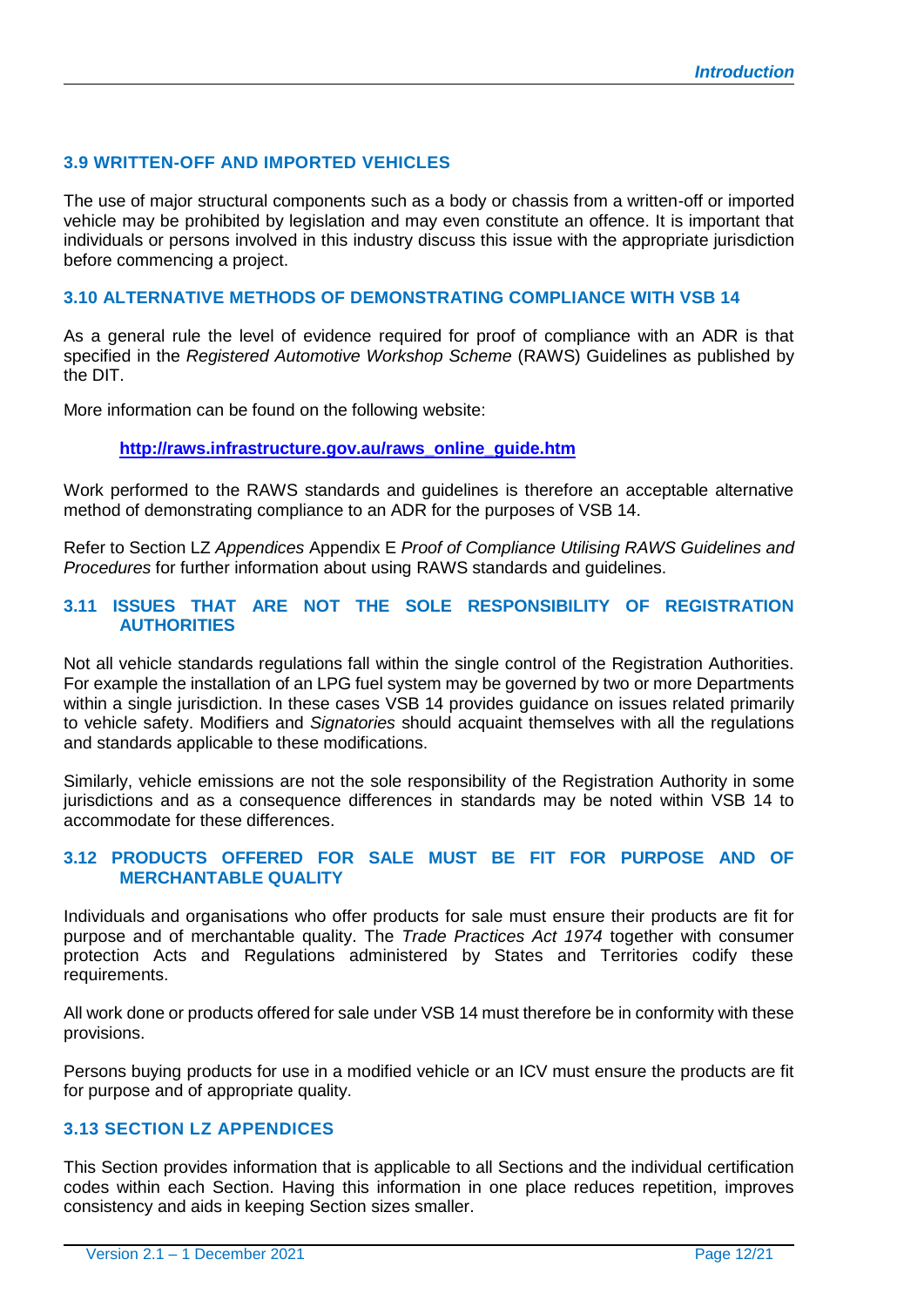Since this Section contains important information it is strongly recommended that it be downloaded along with the Preface and Introduction before modification or construction work is commenced.

#### **3.14 MINOR MODIFICATIONS TO PRODUCTION VEHICLES THAT MAY NOT REQUIRE CERTIFICATION**

The following *Minor Modifications* may be performed without reference to a Registration Authority, except where there is a need to report a change in the vehicle's description on the register - e.g. engine number or vehicle colour.

All modifications or the fitting of a device must not contravene the requirements of the AVSR or any of the general safety provisions. *Compliance with the AVSR* also means compliance with the equivalent regulations of a State or Territory of Australia.

Items must also be fitted in accordance with the item manufacturer's instructions or specifications and must comply with accepted engineering standards and practices.

This list is not exhaustive and jurisdictions may allow additional modifications to those mentioned below.

#### *Minor Modifications* **to Production Vehicle that do not Require Certification**

- Additional lighting (e.g. driving lamps and fog lamps)
- Aerials that do not obscure drivers view
- Air conditioning
- Air horn of a single tone
- Air shock absorbers provided that the vehicle maintains its original attitude
- Alarm systems
- Rear mounted removable bicycle racks
- Mudguard flares that are flexible
- Gauges internally located on the dash
- Markings, paintings, sign writing, stripes, (prism pattern) film on bodywork that do not reflect excessive light
- Mesh stone shields for windscreen and lamps
- Radios and additional speakers
- Rear vision mirrors
- Roof racks
- Sun-visors (exterior)
- Tow bars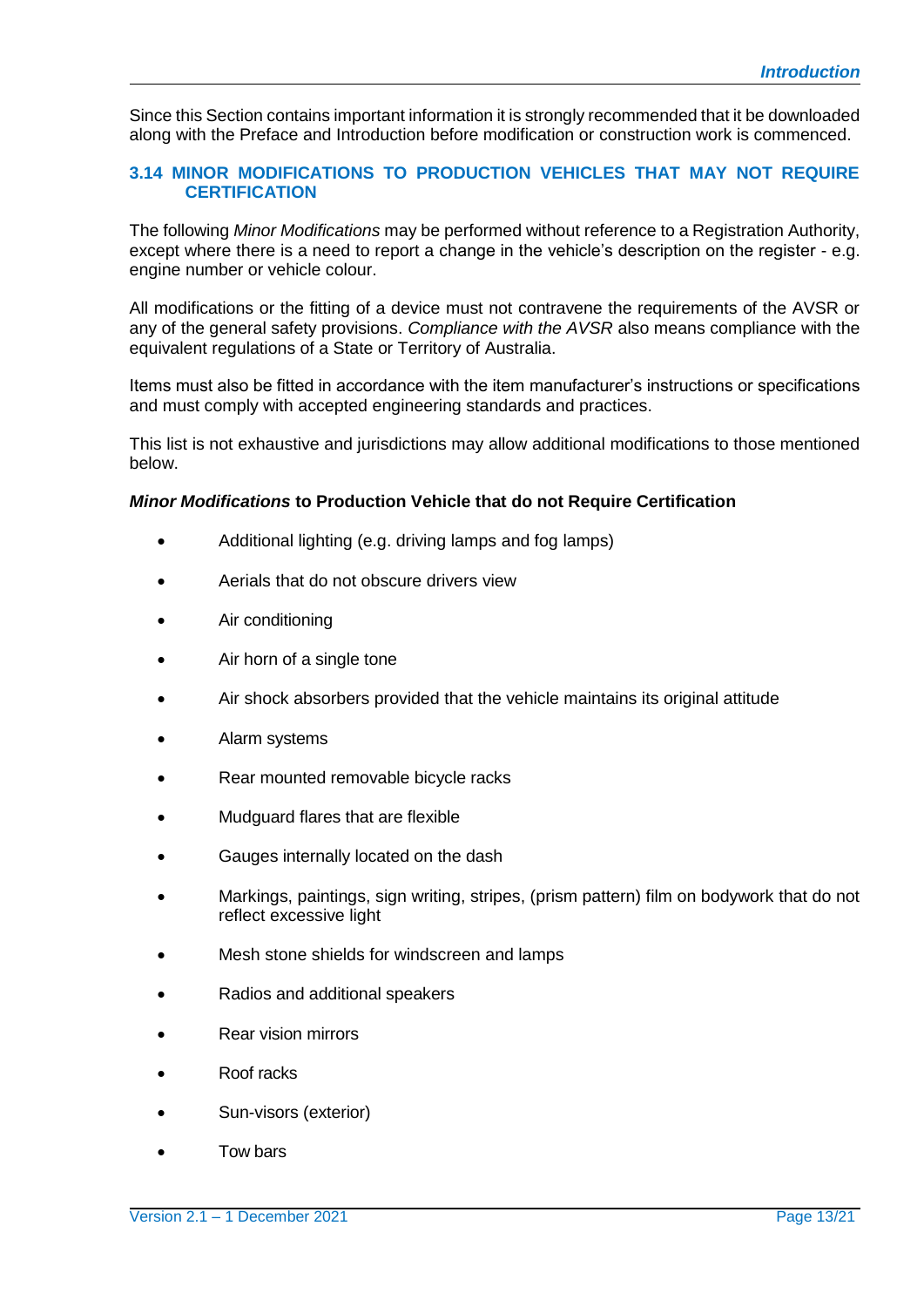- Wheel chair carriers (roof top type only)
- **Note:** The above does not apply when the modification or the fitting of any device involves structural changes to the original vehicle, encroachment into occupant protection areas or any reduction in the effectiveness of safety related areas or items. In these cases the appropriate Registration Authority must be contacted for further advice as to how the matter should be progressed.

Repairs or direct replacements are not considered to be modifications and therefore do not require reference to Registration Authorities.

#### **3.15 BASIC MODIFICATIONS TO PRODUCTION VEHICLES THAT MAY NOT REQUIRE CERTIFICATION**

*Basic Modifications* is another category of modification that does not require certification and may be performed without reference to a Registration Authority.

Unlike *Minor Modifications* this modification category has the standards to which the modifications must be performed specified in each Section of VSB 14.

Standards to which these modifications must be performed are specified in each Section under the sub-sections titled *General Requirements* and *Basic Modifications Without Certification*.

**Note:** The above does not apply when the *Basic Modifications* involve structural changes to the original vehicle, encroachment into occupant protection areas or any reduction in the effectiveness of safety related areas or items. In these cases the modifications are no longer *basic* and the modifications must be certified under the appropriate VSB 14 certification code/s. If no suitable certification code exists, the appropriate Registration Authority must be contacted for further advice as to how the matter should be progressed.

#### **3.16 MODIFICATIONS TO VEHICLES EQUIPPED WITH ESC**

Many modern vehicles are now being equipped with a safety feature known as Electronic Stability Control (ESC). (ESC is also known by other terms including Vehicle Stability Control or Dynamic Stability Control).

ESC provides motorists additional safety in terms of vehicle stability and handling, particularly in difficult situations where loss of control could otherwise occur. ESC uses computer technology to assist the driver in maintaining control in emergency situations – particularly when executing avoidance manoeuvres involving sudden swerving and in cases when the vehicle begins to slide and rotate sideways.

Braking is automatically applied to individual wheels, such as the outer front wheel to counter [oversteer,](http://en.wikipedia.org/wiki/Oversteer) or the inner rear wheel to counter *understeer*. Some ESC systems also reduce engine power until steering control is regained.

ESC is programmed by the vehicle manufacturer for the vehicle to which it is fitted taking into account a number of design parameters such as; brake, engine and transmission performance, tyre specifications, steering systems, suspension (type and performance characteristics), mass of the vehicle and weight distribution.

For modifications such as those to the features listed above, evidence should be obtained either from the vehicle manufacturer or through testing to determine the impact on the ESC system. To remain within the scope of VSB 14, a vehicle fitted with ESC must not be modified if the operation of the ESC is affected unless the ESC system is adjusted accordingly.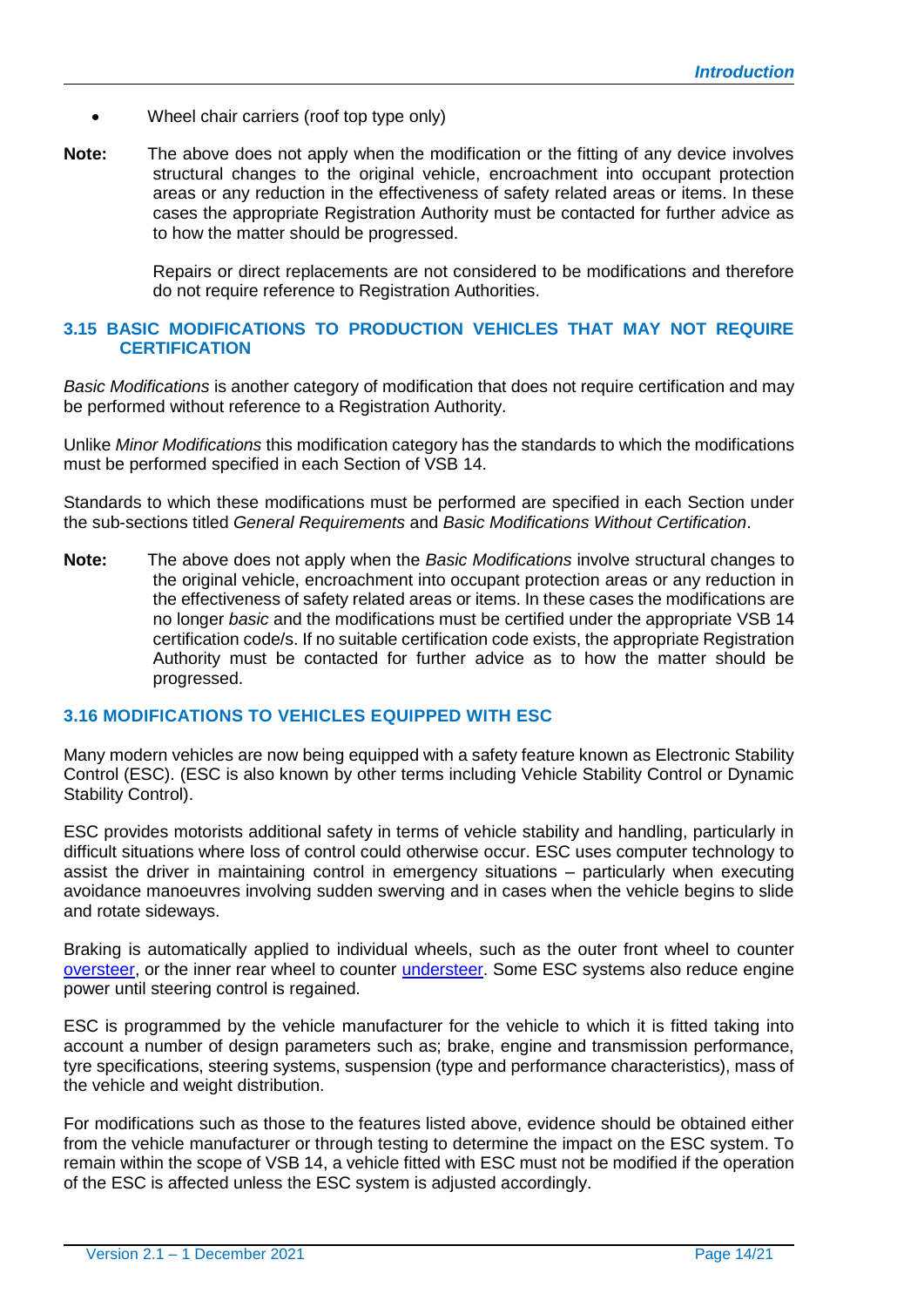## **4 IMPORTANT INFORMATION FOR USERS**

Users of VSB 14 need to ensure that they refer to the most recent version of the relevant Section/s when working on a job. The version is identified by the version number and date on the face page of each Section. The version number and date is also located in the footer throughout each document. On the website, each Section has the version number contained in the Section file name for easy identification and cross referencing against existing hard copies. (Refer to subsection 5.4 *List of PDF File Names* for the filenames of all VSB 14 documents)*.*

If not already done so, users should also download and read the *Preface and* Section LZ *Appendices* for study and reference.

These two Sections along with this *Introduction* provide the background information to assist users in understanding how VSB 14 is structured, and the meaning of the types of modification codes specified in VSB 14. It also provides some limited information on how Registration Authorities administer VSB 14.

Understanding these requirements is important to ensure that the correct processes are followed thereby reducing the likelihood of arguments or having work rejected by authorities.

If in doubt about any issue concerning the administration of VSB 14 or any issues contained in VSB 14, users should seek clarification from the appropriate State or Territory.

While VSB 14 provides assistance with respect to the construction of ICVs and the execution of modifications, it is not to be taken to be a design manual. Determination of component strength, performance, suitability and functionality must be either calculated or determined on a case by case basis by suitably qualified personnel experienced in each matter under consideration.

**Please do not contact Vehicle Safety Standards (VSS) of the Australian Government Department of Infrastructure and Transport in Canberra about VSB 14. VSS provides the website as a service only.**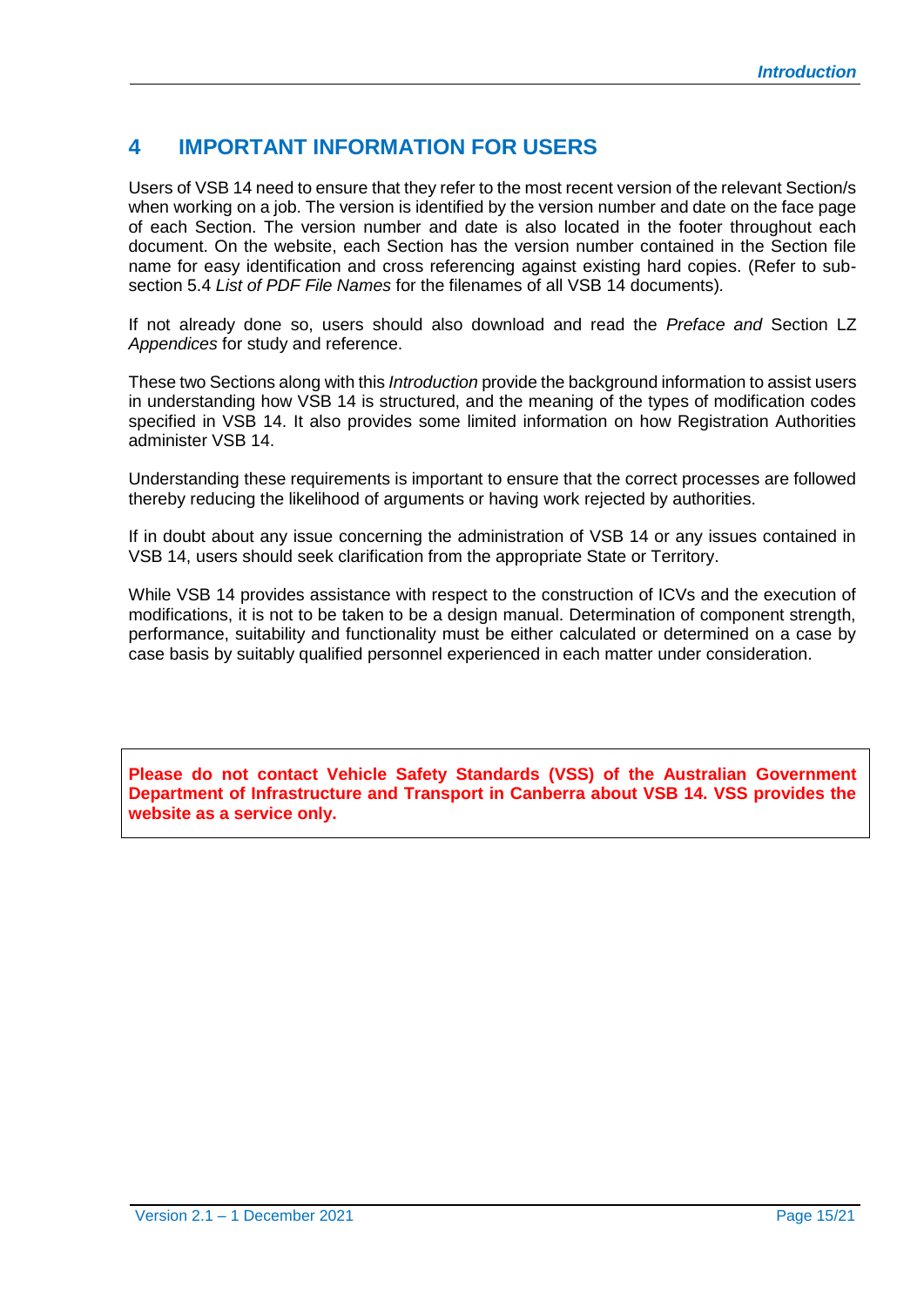## **5 LIST OF SECTIONS, CERTIFICATION CODES, CHECKLISTS, GUIDELINES AND FILE NOMENCLATURE**

#### **5.1 SECTIONS, CERTIFICATION CODES AND CHECKLISTS**

Table 2 lists the Sections of VSB 14 together with their corresponding certification codes and checklists.

| <b>Section</b> |                         |                                                      |  |
|----------------|-------------------------|------------------------------------------------------|--|
| LA             | <b>ENGINE</b>           |                                                      |  |
|                | LA <sub>1</sub>         | <b>Equivalent Engine Installation and Checklist</b>  |  |
|                | LA2                     | Performance Engine Installation and Checklist        |  |
|                | LA <sub>3</sub>         | Supercharger/Turbocharger Installation and Checklist |  |
|                | LA4                     | <b>Engine Modifications and Checklist</b>            |  |
| <b>LB</b>      | <b>TRANSMISSION</b>     |                                                      |  |
|                | LB <sub>1</sub>         | <b>Transmission Substitution and Checklist</b>       |  |
|                | LB2                     | <b>Rear Axle Substitution and Checklist</b>          |  |
| LG             | <b>BRAKES</b>           |                                                      |  |
|                | LG1                     | Brake System Conversion (Design) and Checklist       |  |
|                | LG <sub>2</sub>         | <b>Brake System Conversion and Checklist</b>         |  |
| <b>LH</b>      | <b>BODY AND CHASSIS</b> |                                                      |  |
|                | LH <sub>1</sub>         | Roof Conversion (Design) and Checklist               |  |
|                | LH2                     | <b>Roof Conversion and Checklist</b>                 |  |
|                | LH <sub>3</sub>         | Modified Wheelbase Conversion (Design) and Checklist |  |
|                | LH4                     | Modified Wheelbase Conversion and Checklist          |  |
|                | LH <sub>5</sub>         | Vehicle Construction (Design) and Checklist          |  |
|                | LH <sub>6</sub>         | <b>Vehicle Construction and Checklist</b>            |  |
|                | LH7                     | Body/Chassis Variants Conversion and Checklist       |  |
|                | LH <sub>8</sub>         | Not Used                                             |  |
|                | LH <sub>9</sub>         | Not Used                                             |  |
|                | <b>LH10</b>             | Not Used                                             |  |
|                | <b>LH11</b>             | Campervan, Motorhome Conversion and Checklist        |  |

**Table 2 Sections, Certification Codes and Checklists**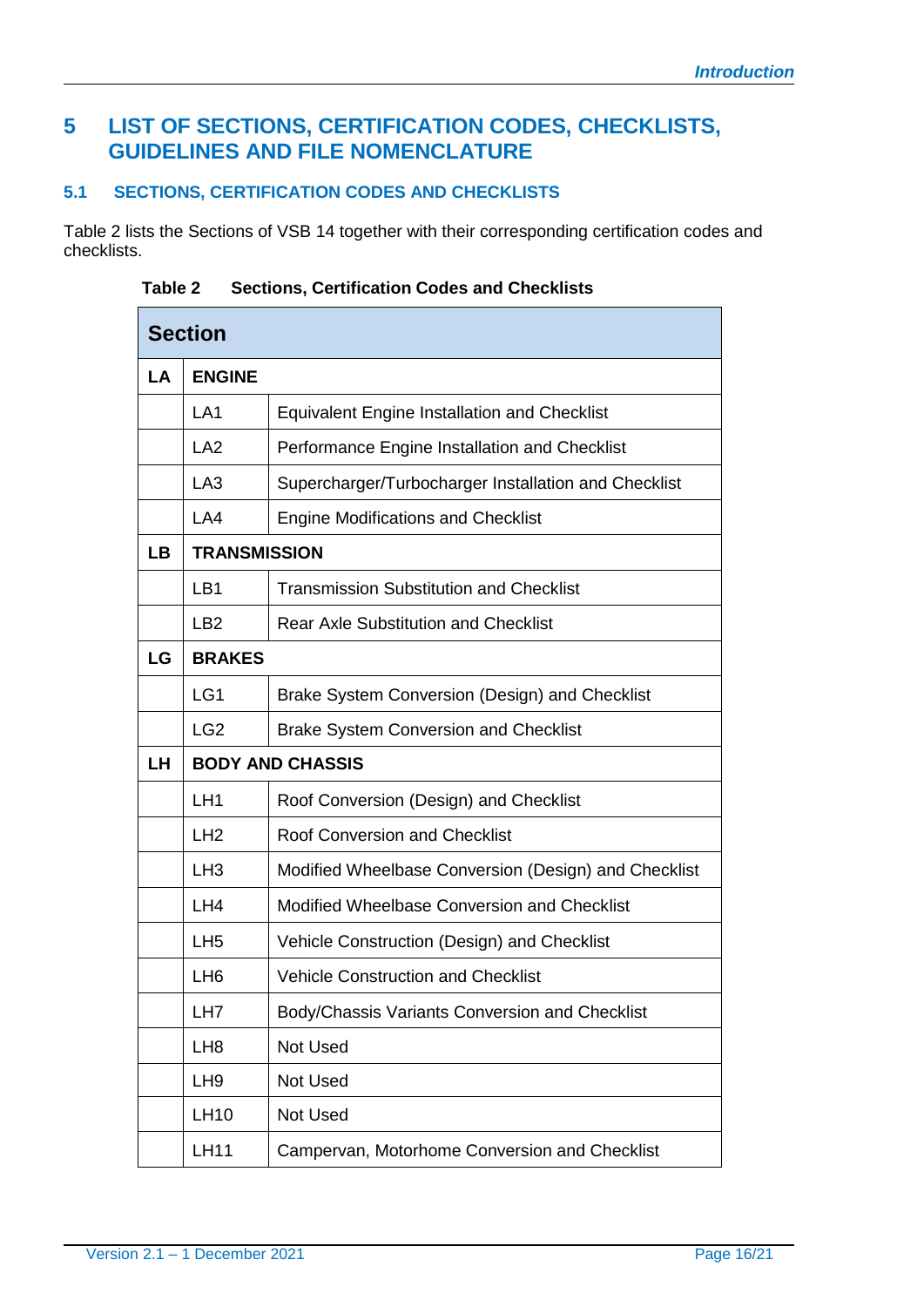| <b>Section</b> |                                                |                                                                                                                                               |  |
|----------------|------------------------------------------------|-----------------------------------------------------------------------------------------------------------------------------------------------|--|
| <b>LK</b>      | <b>SEATING AND OCCUPANT PROTECTION</b>         |                                                                                                                                               |  |
|                | LK <sub>1</sub>                                | Seat and Seatbelt Installation/Removal and Checklist                                                                                          |  |
|                | LK <sub>2</sub>                                | Seat and Anchorage Certification and Checklist                                                                                                |  |
|                | <b>LK3-5</b>                                   | <b>Not Used</b>                                                                                                                               |  |
|                | LK <sub>6</sub>                                | Child Restraint Anchorage Installation and Checklist                                                                                          |  |
|                | LK7                                            | <b>Not Used</b>                                                                                                                               |  |
|                | LK <sub>8</sub>                                | Construction and Installation of One-Off Roll-bars and<br>Roll-cages by Individuals and Checklist                                             |  |
|                | LK <sub>9</sub>                                | Design and Manufacture of Commercial Aftermarket Roll-<br>bars, Roll-cages and Other Types of ROPS and Checklist                              |  |
|                | <b>LK10</b>                                    | Installation of Aftermarket Roll-bars, Roll-cages and<br><b>ROPS and Checklist</b>                                                            |  |
| LL             | <b>MOTOR CYCLES AND THREE WHEELED VEHICLES</b> |                                                                                                                                               |  |
|                | LL7                                            | Seating Capacity Alteration (This Code has now<br>been deleted but an equivalent requirement still<br>exists in Queensland)                   |  |
| LМ             |                                                | <b>FUEL SYSTEMS</b>                                                                                                                           |  |
|                | LM <sub>1</sub>                                | <b>Fuel Tank Alteration and Checklist</b>                                                                                                     |  |
|                | LM <sub>2</sub>                                | Installation of Liquefied Petroleum Gas (LP Gas)<br>Fuel Systems and Gas Containers and Checklist                                             |  |
|                | LM <sub>3</sub>                                | Natural Gas (NG) Fuel System Installations and Modification<br>and Checklist                                                                  |  |
| LO             | <b>VEHICLE STANDARDS COMPLIANCE</b>            |                                                                                                                                               |  |
|                | LO <sub>1</sub>                                | Australian Design Rule Compliance                                                                                                             |  |
|                |                                                | <b>Checklist LO1-1 ADR Compliance Summary</b><br>(Applicable to all Third Edition ADR Category Vehicles)                                      |  |
|                |                                                | Checklist LO1-2 - ADR Second Edition Compliance<br>(Applicable to all Second Edition ADR Category<br>Vehicles Except Motor Cycles and Mopeds) |  |
|                |                                                | Checklist LO1-3 - ICV Motor Vehicle<br>(Applicable to MA, MB and MC ADR Category Vehicles)                                                    |  |
|                |                                                | Checklist LO1-4 - ICV Motor Vehicle<br>(Applicable to MD, NA and NB ADR Category Vehicles)                                                    |  |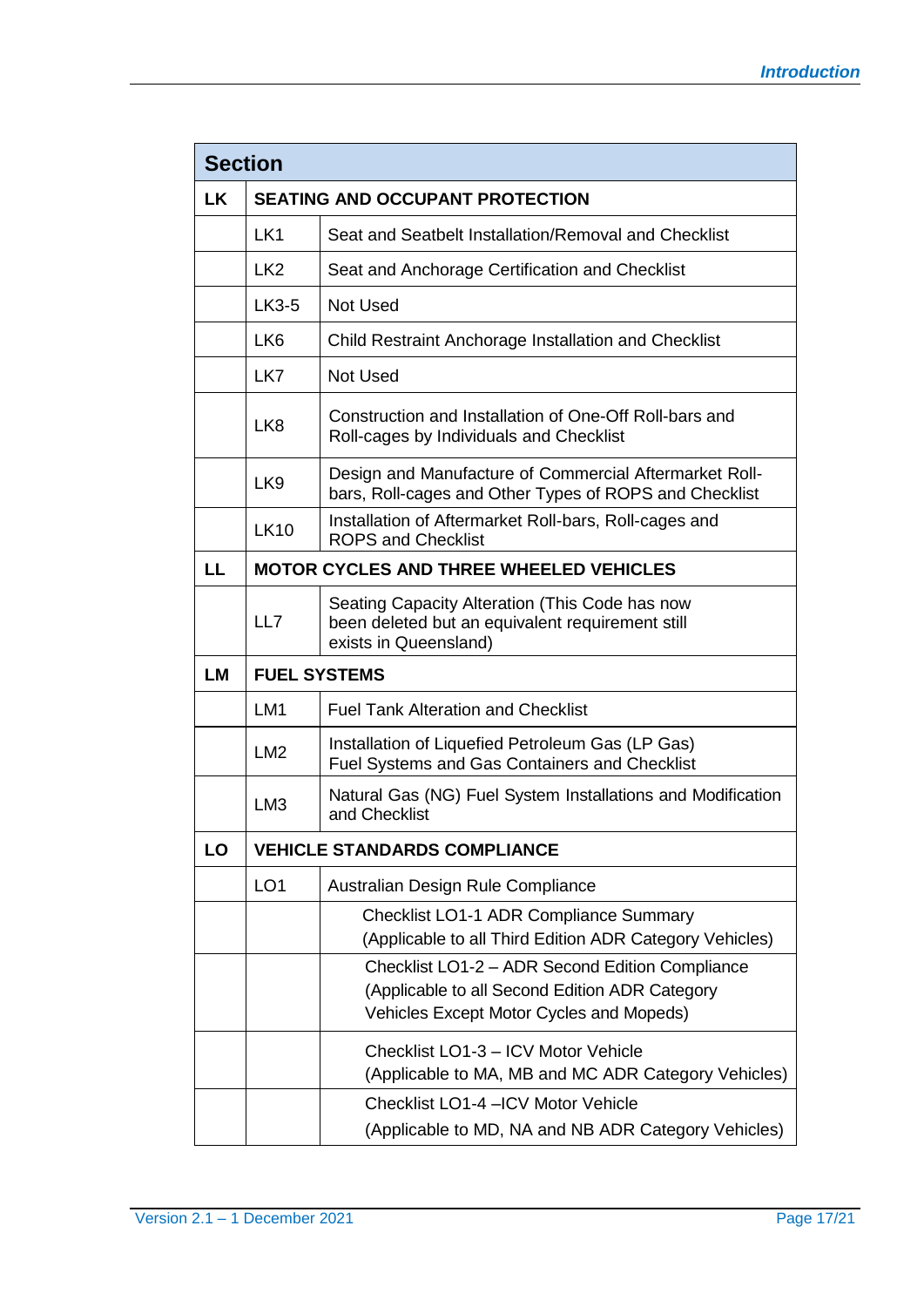| <b>Section</b> |                        |                                                                                       |
|----------------|------------------------|---------------------------------------------------------------------------------------|
|                | LO <sub>2</sub>        | <b>ICV Passenger Cars and Derivatives</b>                                             |
|                |                        | (For ADR Category MA, MB and MC vehicles<br>use LO1-1, LO1-3 Checklists)              |
|                |                        | (For ADR Category MD, NA and NB vehicles<br>use LO1-1, LO1-4 Checklists)              |
|                | LO <sub>3</sub>        | Personally Imported Vehicle Compliance                                                |
|                | LO <sub>4</sub>        | ICV LEM1 Tricycle (ADR Category LEM1) and Checklist                                   |
|                | LO <sub>5</sub>        | ICV LEP1 Tricycle (ADR Category LEP1) and Checklist                                   |
|                | LO <sub>6</sub>        | <b>Street Rods</b>                                                                    |
|                | LO <sub>7</sub>        | ICV Motor Cycle (ADR Category LA, LB, LC and LD)<br>and Checklist                     |
| <b>LS</b>      |                        | TYRES, RIMS, SUSPENSION and STEERING                                                  |
|                | LS <sub>1</sub>        | LHD Vehicle Steering Conversion (Design) and Checklist                                |
|                | LS <sub>2</sub>        | <b>LHD Vehicle Steering Conversion and Checklist</b>                                  |
|                | LS <sub>3</sub>        | Front Suspension and Steering Modification (Design)<br>and Checklist                  |
|                | LS4                    | Front Suspension and Steering Modification and Checklist                              |
|                | LS <sub>5</sub>        | Rear Suspension Modification (Design) and Checklist                                   |
|                | LS <sub>6</sub>        | Rear Suspension Modification and Checklist                                            |
|                | LS7                    | High Lift - 50mm to 150mm (Design) and Checklist                                      |
|                | LS <sub>8</sub>        | High Lift - 50mm to 150mm Modification and Checklist                                  |
| <b>LT</b>      | <b>TEST PROCEDURES</b> |                                                                                       |
|                | LT <sub>1</sub>        | Beaming and Torsion Tests, Reporting Forms<br>and Checklist                           |
|                | LT <sub>2</sub>        | Lane Change Manoeuvre Test and Checklist                                              |
|                | LT <sub>3</sub>        | Exhaust Emissions - IM240 Test and Checklist                                          |
|                | LT4                    | <b>Noise Test and Checklist</b>                                                       |
| <b>LV</b>      |                        | <b>ALTERNATIVE POWER UNITS</b>                                                        |
|                | LV1                    | Installation of Electric Drives in Motor Vehicles;<br><b>Guidelines and Checklist</b> |
| <b>LZ</b>      | <b>APPENDICES</b>      |                                                                                       |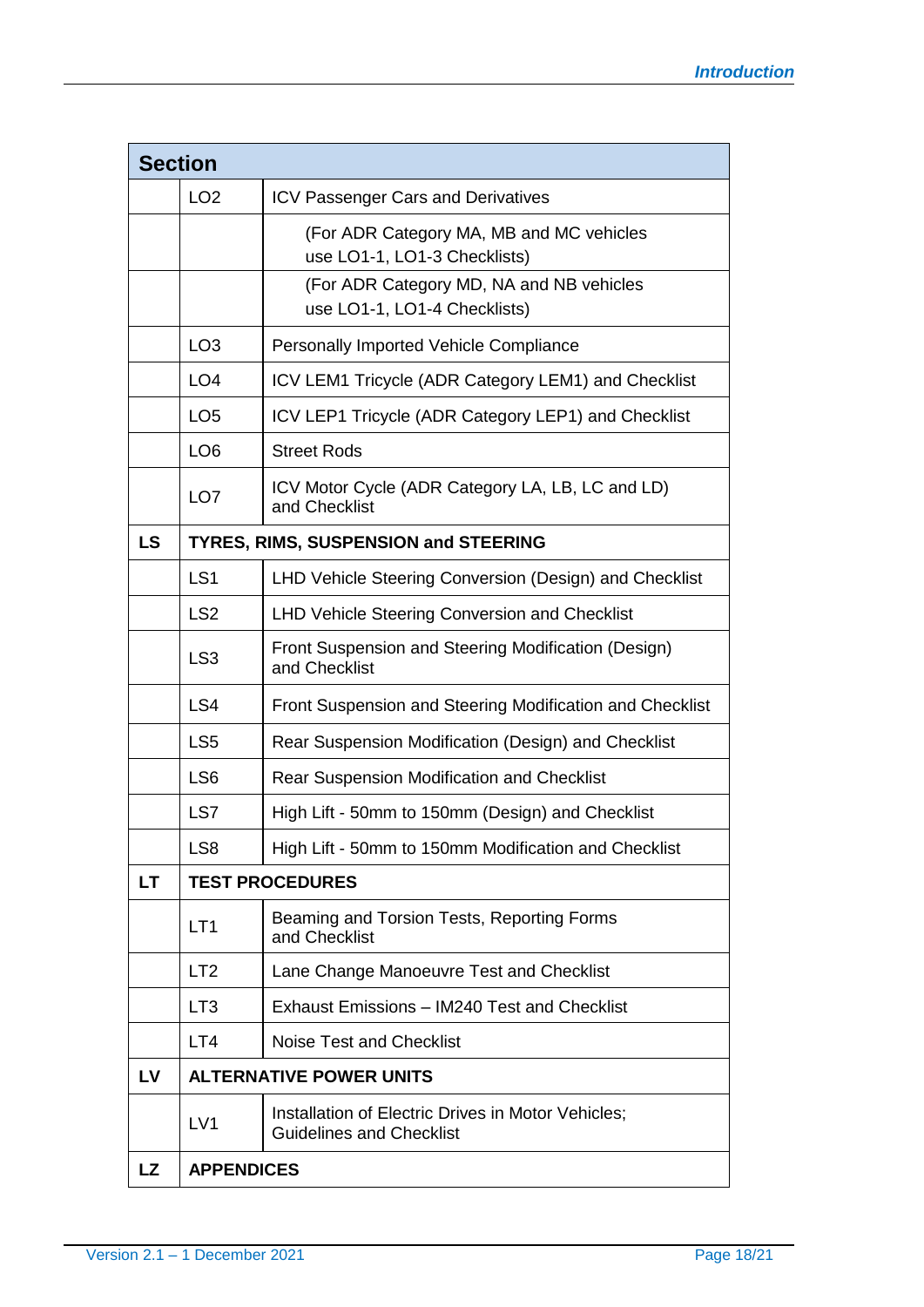#### **5.2 INDEPENDENT CHECKLISTS**

The following checklists shown in Table 3 are available on the DIT website as separate PDF files and as a consequence need to be downloaded independently of the Section that references them.

Because these are relatively large documents, they have been made independent to reduce the size of the Sections that reference them and to save paper by not requiring whole Sections with their checklists to be downloaded and printed each time a checklist is required.

The *file reference* listed below appears at the beginning of each PDF file name to assist in the identification of each file.

| <b>File Reference</b> | <b>Checklist Name and Applicability</b>                                                                                                   |
|-----------------------|-------------------------------------------------------------------------------------------------------------------------------------------|
| NCOP <sub>10</sub> D  | Checklist LO1-2 - Second Edition Compliance<br>(Applicable to all Second Edition ADR Category Vehicles Except<br>Motor Cycles and Mopeds) |
| NCOP <sub>10</sub> A  | Checklist LO1-3 – ICV Motor Vehicle Checklist<br>(Applicable to MA, MB and MC ADR Category Vehicles)                                      |
| NCOP <sub>10</sub> B  | Checklist LO1-4 - ICV Motor Vehicle Checklist<br>(Applicable to MD, NA and NB ADR Category Vehicles)                                      |
| NCOP10C               | <b>Checklist LO7 - ICV Motor Cycle Checklist</b><br>(Applicable to LA, LB, LC and LD ADR Category Vehicles)                               |
| NCOP15A               | Checklist LO4-LEM - ICV LEM1 Tricycle (ADR Category LEM1)                                                                                 |
| NCOP <sub>15</sub> B  | Checklist LO5-LEP - ICV LEP1 Tricycle (ADR Category LEP1)                                                                                 |

#### **Table 3 List of Independent Checklists**

#### **5.3 GUIDELINES**

Table 4 lists the Guidelines that are currently called-up by VSB 14.

#### **Table 4 List of Guidelines**

| <b>File Reference</b> | <b>Name of Guidelines</b>                                                                                         |
|-----------------------|-------------------------------------------------------------------------------------------------------------------|
| NCOP <sub>14</sub>    | National Guidelines for the Installation of Electric Drives in Motor<br>Vehicles                                  |
| NCOP <sub>15</sub>    | National Guidelines for Individually Constructed LE1 Motor<br>Tricycles (Other than Goods Vehicles) in Australia. |
| NCOP <sub>17</sub>    | National Guidelines for the Construction and Modification of Street<br>Rods in Australia                          |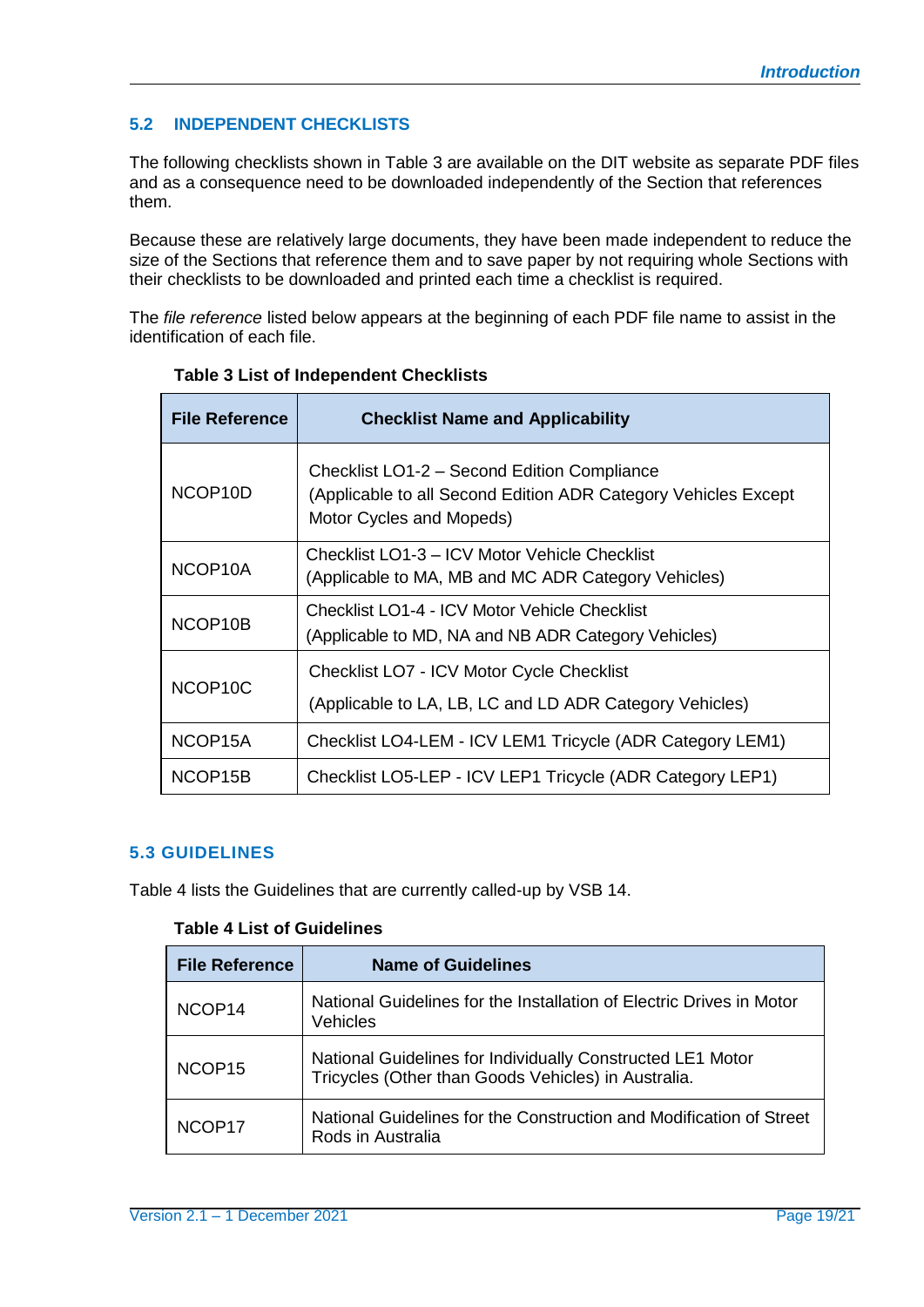#### **5.4 LIST OF PDF FILE NAMES**

The following is a list of the file names for each VSB 14 Section as they appear on the DIT website where *Vx* represents the Section version number.

The *file reference* appears at the beginning of each PDF file name to assist in the identification of each file.

- 1. NCOP1 Preface Vx *ddMmmyy*
- 2. NCOP2 Introduction Vx *ddMmmyy*
- 3. NCOP3 Section LA Engine Vx *ddMmmyy*
- 4. NCOP4 Section LB Transmission Vx *ddMmmyy*
- 5. NCOP5 Section LG Brakes Vx *ddMmmyy*
- 6. NCOP6 Section LH Body Modifications Vx *ddMmmyy*
- 7. NCOP7 Section LK Seating and Occupant Protection Vx *ddMmmyy*
- 8. NCOP8 Section LL Motorcycles Vx *ddMmmyy*
- 9. NCOP9 Section LM Fuel Systems Vx *ddMmmyy*
- 10. NCOP10 Section LO ADRS ICVs Vx *ddMmmyy*
- 11. NCOP10A LO1-3 ICV Checklist Vx *ddMmmyy*
- 12. NCOP10B LO1-4 ICV Checklist Vx *ddMmmyy*
- 13. NCOP10C LO7 ICV Motorcycle Checklist Vx *ddMmmyy*
- 14. NCOP10D LO1-2 Second Edition ADRs Checklist Vx *ddMmmyy*
- 15. NCOP11 Section LS Suspension and Steering Vx *ddMmmyy*
- 16. NCOP12 Section LT Test Procedures Vx *ddMmmyy*
- 17. NCOP13 Section LV Alternative Power Units Vx *ddMmmyy*
- 18. NCOP14 Guidelines Electric Drive Vx *ddMmmyy*
- 19. NCOP15 Trike Guidelines Vx *ddMmmyy*
- 20. NCOP15A LEM Trike Checklist Vx *ddMmmyy*
- 21. NCOP15B LEP Trike Checklist Vx *ddMmmyy*
- 22. NCOP16 Section LZ Appendices Vx *ddMmmyy*